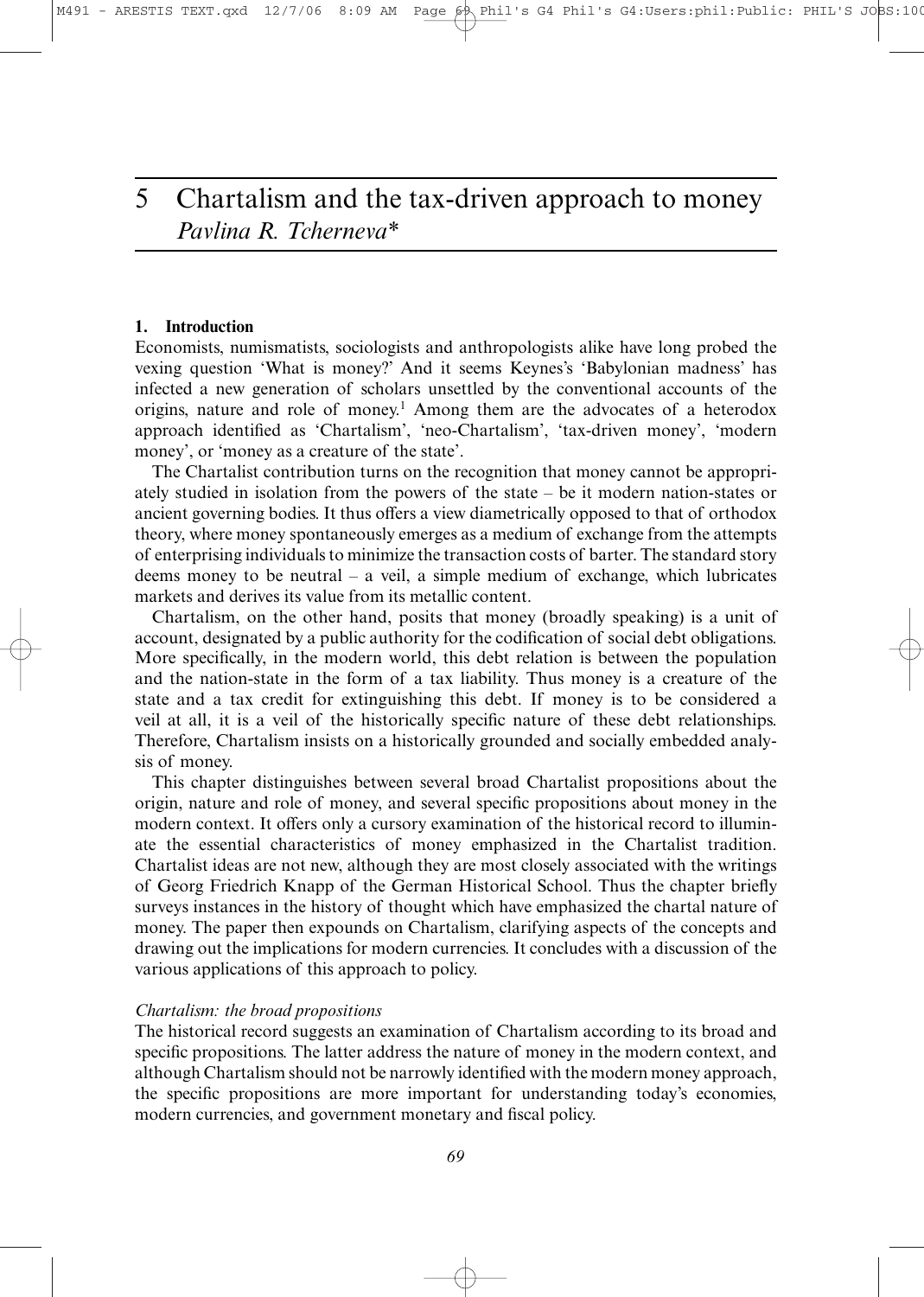Very briefly, the broad propositions of Chartalism are:

- 1. The atomistic view of money emerging as a medium of exchange to minimize transaction costs of barter among utility-maximizing individuals finds no support in the historical record.
- 2. The appropriate *context* for the study of money is cultural and institutional, with special emphasis on social and political considerations.
- 3. Consequently, Chartalists locate the *origins* of money in the public sector, however broadly defined.
- 4. In its very *nature* money is a social relation of a particular kind it is a credit–debt relationship.
- 5. Chartalism offers a stratified view of social debt relationships where definitive money (the liability of the ruling body) sits at the top of the hierarchy.
- 6. Money *functions*, first and foremost, as an abstract unit of account, which is then used as a means of payment and the settling of debt. Silver, paper, gold or whatever 'thing' serves as a medium of exchange is only the empirical manifestation of what is essentially a state-administered unit of account. Thus the function of money as a medium of exchange is incidental to and contingent on its first two functions as a unit of account and a means of payment.
- 7. From here, as Ingham aptly put it, money of account is 'logically anterior and historically prior to market exchange' (2004: p. 25).

## *Neo-Chartalism: the specific propositions*

The recent revival of the Chartalist tradition, also dubbed neo-chartalism, tax-driven money, or the modern money approach is particularly concerned with understanding modern currencies. Thus contemporary Chartalists advance several specific propositions about money in the modern world:

- 1. Modern currencies exist within the context of certain state powers. The two essential powers are:
	- (a) the power to levy taxes on its subjects, and
	- (b) the power to declare what it will accept in payment of taxes.
- 2. Thus the state delimits money to be that which will be accepted at government pay offices for extinguishing debt to the state.
- 3. The purpose of taxation is not to finance government spending but to create demand for the currency – hence the term 'tax-driven money'.
- 4. Logically, and in practice, government spending comes *prior* to taxation, to provide that which is necessary to pay taxes.
- 5. In the modern world, states usually have monopoly power over the issue of their currency. States with sovereign currency control (i.e. which do not operate under the restrictions of fixed exchange rates, dollarization, monetary unions or currency boards) do not face any *operational* financial constraints (although they may face political constraints).2
- 6. Nations that issue their own currency have no imperative to borrow or tax to finance spending. While taxes create demand for the currency, borrowing is an *ex ante* interest rate maintenance operation. This leads to dramatically different policy conclusions.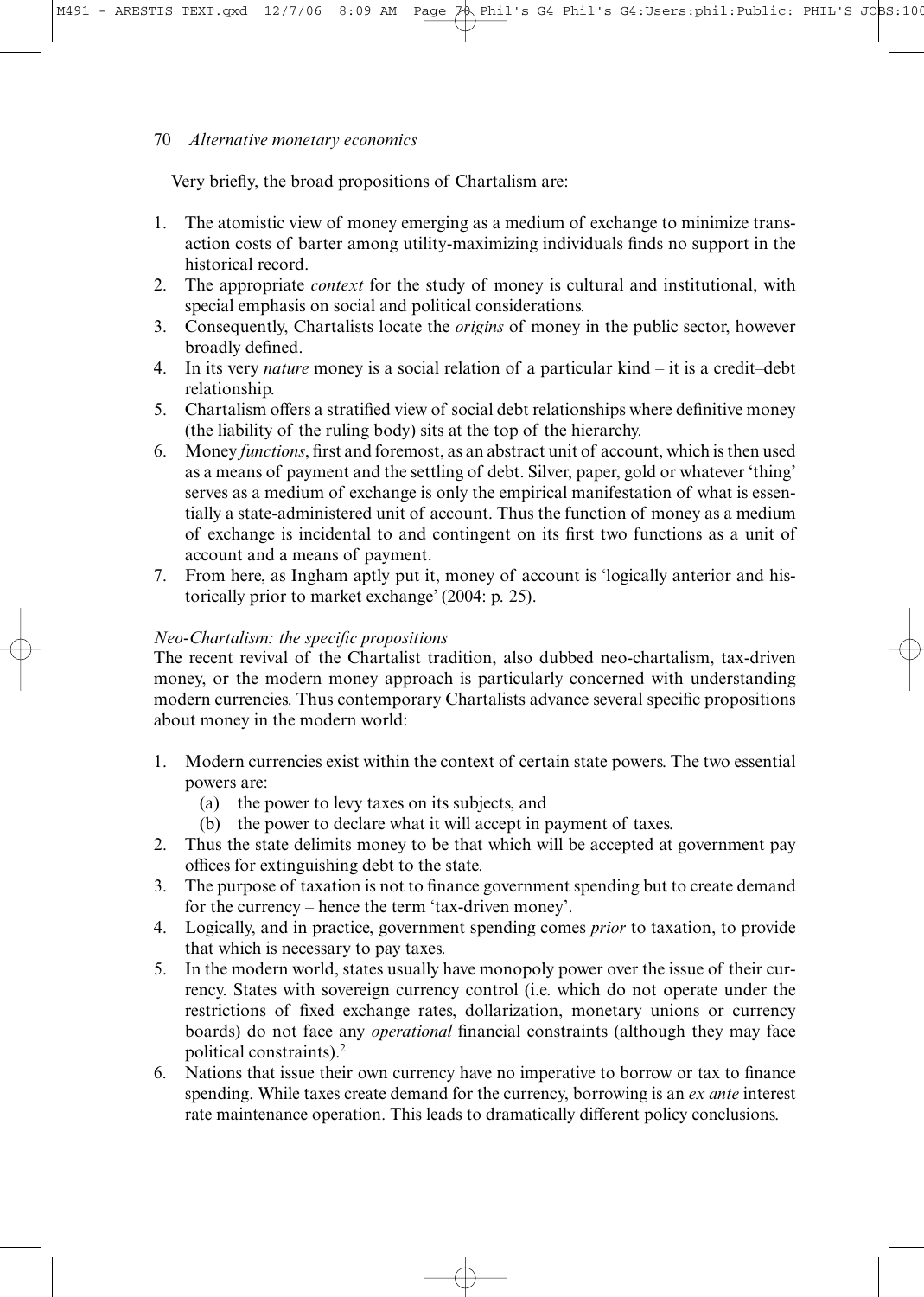7. As a monopolist over its currency, the state also has the power to set prices, which include both the interest rate and how the currency exchanges for other goods and services.

Neo-Chartalism is appropriately subsumed under the broad Chartalist school of thought. When it is said that 'money is a creature of the state' or that 'taxes drive money', two things are important to keep in mind. First, 'state' refers not just to modern nation-states, but also to any governing authority such as a sovereign government, ancient palace, priest, temple, or a colonial governor. Second, 'tax' denotes not just modern income, estate or other head tax, but also any non-reciprocal obligation to that governing authority – compulsory fines, fees, dues, tribute, taxes and other obligations.

Before detailing the broad and specific propositions of Chartalism, the next two sections take a cursory look at the historical record of the origins of money and the recognition of the chartal nature of money in the history of thought.

## **2. History of money**

Chartalists insist on a socially embedded and historically grounded study of money. While a conclusive chronicle of its genesis is perhaps impossible to attain, they turn to a historically informed analysis to unearth a more accurate account of the nature, origin and role of money.3

## *Genesis of money*

It is a well-established fact that money pre-dated minting by nearly 3000 years. Thus Chartalists aim to correct a common error of conflating the origins of money with the origins of coinage (Innes, 1913: p. 394, Knapp, 1924: p. 1, Hudson, 2003: p. 40).

Very generally, they advance two accounts of money's origins. Grierson (1977), Goodhart (1998) and Wray (2001) posit that money originated in ancient penal systems which instituted compensation schedules of fines, similar to *wergild*, as a means of settling one's debt for inflicted wrongdoing to the injured party. These debts were settled according to a complex system of disbursements, which were eventually centralized into payments to the state for crimes. Subsequently, the public authority added various other fines, dues, fees and taxes to the list of compulsory obligations of the population.

The second account offered by Hudson (2003), and supported by some Assyriologist scholars (ibid.: p. 45, n. 3), traces the origins of money to the Mesopotamian temples and palaces, which developed an elaborate system of internal accounting of credits and debts. These large public institutions played a key role in establishing a general unit of account and store of value (initially for internal record keeping but also for administering prices). Hudson argues that money evolved through public institutions as standardized weight, independently from the practice of injury payments.

These stories are not mutually exclusive. As Ingham speculates, since a system of debts for social transgressions existed in pre-Mesopotamian societies, it is highly likely that 'the calculation of social obligations was transformed into a means of measuring the equivalencies between commodities' (2004: p. 91). Henry's analysis of ancient Egypt (2004) bridges the two accounts. In Egypt, as in Mesopotamia, money emerged from the necessity of the ruling class to maintain accounts of agricultural crops and accumulated surpluses, but it also served as a means of accounting for payment of levies, foreign tribute, and tribal obligations to the kings and priests.4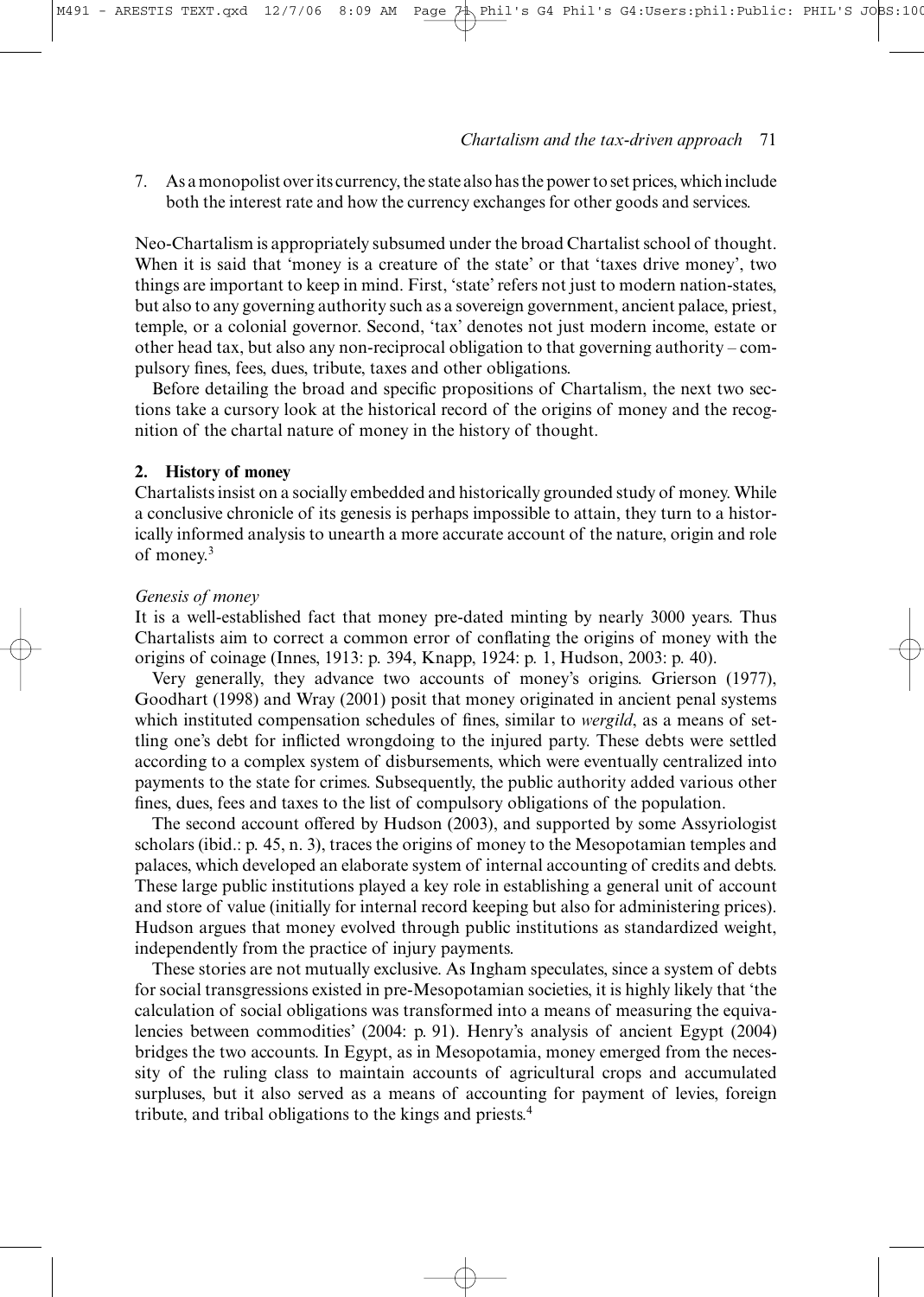The importance of the historical record is: (1) to delineate the nature of money as a social debt relationship; (2) to stress the role of public institutions in establishing a standard unit of account by codifying accounting schemes and price lists; and (3) to show that in all cases money was a pre-market phenomenon, representing initially an abstract unit of account and means of payment, and only later a generalized medium of exchange.

#### *The chartality of money*

The above discussion gives a preliminary indication of the chartal nature of money. History reveals the role of the public authority in establishing a universal equivalent for measuring debts and in determining what 'thing' will be used to correspond to this accounting measure.

As Knapp explains, payments are always measured in units of value (1973 [1924]: pp. 7–8). Money then is chartal because the state makes a 'proclamation . . . that a piece of such and such a description shall be valid as so many units of value' (ibid.: p. 30). And it is beside the point what material will be used to correspond to those units of value. Money is a 'ticket' or 'token' used as a means of payment or measure of value. The means of payment, 'whether coins or warrants' or any 'object made of a worthless material', is a 'sign-bearing object' to which '[state] ordinance gives a use independent of its material' (ibid.: p. 32).

This is what gives Chartalism its name: 'Perhaps the Latin word "Charta" can bear the sense of ticket or token . . . Our means of payment have this token, or Chartal, form' (ibid.). Hereafter, Knapp defines money to always be a 'Chartal means of payment' (ibid.: p. 38).

It is important to distinguish between the 'money of account' and the 'money-thing', i.e., between the abstract unit of account and the physical object that corresponds to it. Keynes explains: 'money-of-account is the *description* or *title* and the money is the *thing* which answers to the description' (Keynes, 1930: pp. 3–4, original emphasis). Orthodox theories fail to differentiate the money of account from the empirical object that serves as money, leading to several irresolvable conundrums of monetary theory (see below).

Finally, 'definitive' money is that which is accepted at state pay offices: 'chartality has developed . . . for the State says that the pieces have such and such an appearance and that their validity is fixed by proclamation' (Knapp, 1973 [1924]: p. 36). Keynes similarly argues that 'the Age of Chartalist or State Money was reached when the State claimed the right to declare what thing should answer as money to the current money-of-account – when it claims the right not only to enforce the dictionary but also to write the dictionary' (Keynes, 1930: p. 5).

From Mesopotamia and Egypt to modern economies, rulers, governors and nationstates have always 'written the dictionary'. Chartalism is thus able to explain why seemingly worthless objects such as tally sticks, clay tablets or paper have been used to serve as money.<sup>5</sup> Governing authorities have not only picked the money of account and declared what 'thing' will answer as money, but they have also used taxation as a vehicle for launching new currencies. This is perhaps nowhere clearer than in the cases of colonial Africa.

African economies were monetised by imposing taxes and insisting on payment of taxes with the European currency. The experience of paying taxes was not new to Africa. What was new was the requirement that the taxes be paid in European currency. Compulsory payment of taxes in European currency was a critical measure in the monetisation of African economies as well as the spread of wage labour. (Ake, 1981: p. 34)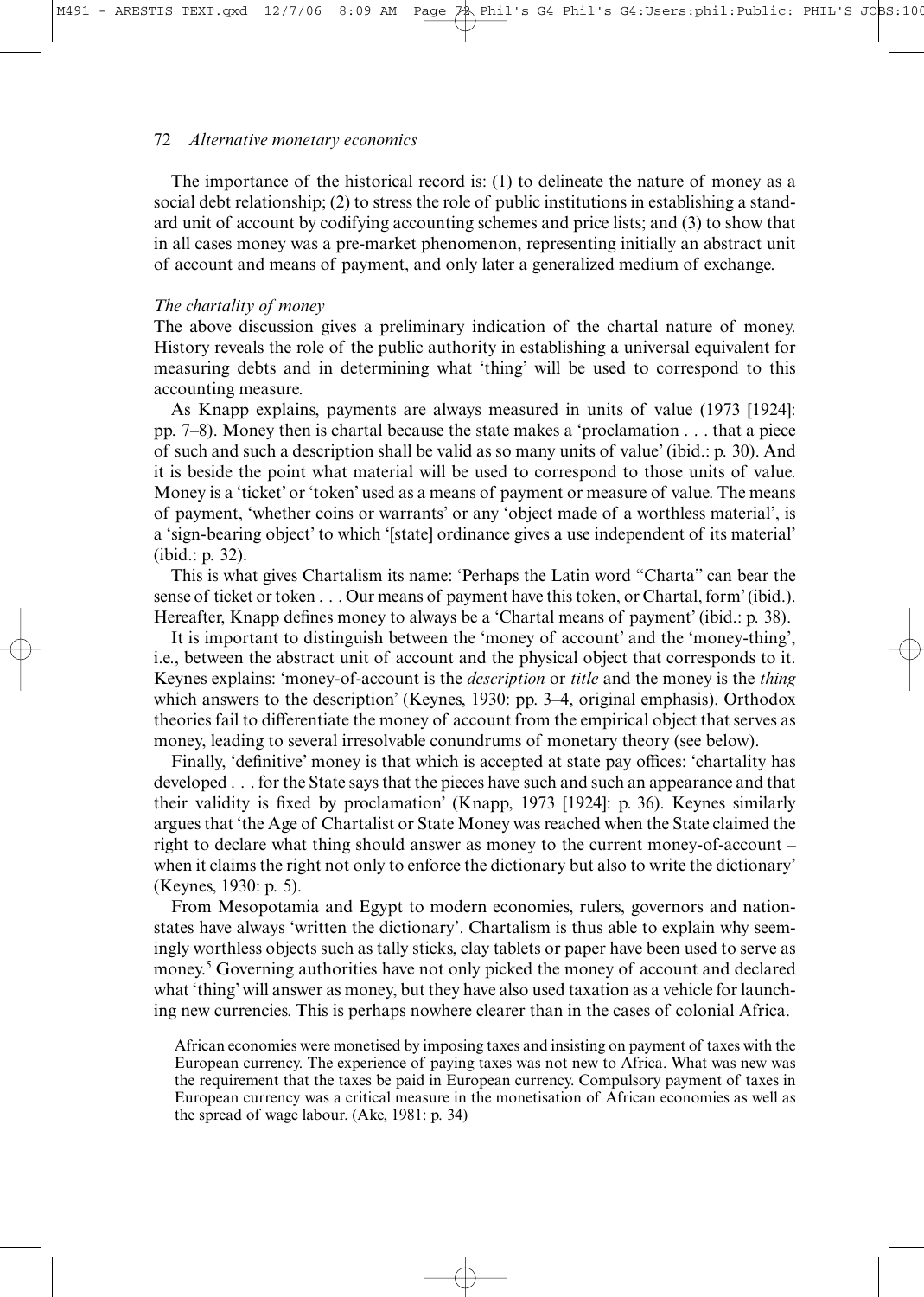*Money* taxes [in Africa] were introduced on numerous items – cattle, land, houses, and the people themselves. Money to pay taxes was got by growing cash crops or working on European farms or in their mines. (Rodney, 1972: p. 165, original emphasis)

M491 - ARESTIS TEXT.qxd 12/7/06 8:09 AM Page 7<sup>1</sup> Phil's G4 Phil's G4:Users:phil:Public: PHIL'S JOBS:100

The tax requirement payable in European currency was all that was needed for the colonized tribes to start using the new money. Taxation compelled the community's members to sell goods and services to the colonizers in return for the currency that would discharge their tax obligation. Taxation turned out to be a highly effective means of coercing Africans to enter cash crop production and to offer their labour for sale (see also Forstater, 2005).

Public authorities, like colonial governors, not only 'wrote the dictionary' but also did so for many millennia. As Keynes pointed out, money has been chartal money for at least 4000 years:

The State, therefore, comes in first of all as the authority of law which enforces the payment of the thing which corresponds to the name or description in the contract. But it comes doubly when, in addition, it claims the right to determine and declare *what thing* corresponds to the name, and to vary its declaration from time to time – when, that is to say it claims the right to re-edit the dictionary. This right is claimed by all modern States and has been so claimed for some four thousand years at least. It is when this stage in the evolution of Money has been reached that Knapp's Chartalism – the doctrine that money is peculiarly a creation of the State – is fully realized.  $\ldots$ To-day all civilized money is, beyond the possibility of dispute, Chartalist. (Keynes, 1930: pp. 4–5)

## **3. Chartal money in the history of thought**

Many scholars, both orthodox and heterodox, have dealt with the chartal nature of money. Wray (1998) and Forstater (2006) have documented these instances in the history of thought. Their surveys seem to indicate two separate lines of research:

- 1. The first uses the chartal nature of money to identify its role in the evolution of markets (Ingham, Henry), the introduction of new currencies, the spread of centralized governments (Polanyi, Lovejoy), and the emergence of capitalism and wage labour (Marx, Ake).
- 2. The second detects the tax-driven nature of money in its attempts to discover why seemingly worthless paper circulates as a medium of exchange (Smith, Say, Mill, Wicksteed).

From the first group of scholars, for example, Polanyi clearly rejects the traditional treatment of cowrie shells as 'primitive money' (Forstater, 2006). In studying the introduction of non-metallic money in Africa, Polanyi observes that cowrie existed alongside metal currencies, which were already well established in the continent. The cowrie was, in fact, an example of 'the launching of a currency as an instrument of taxation' (1966: p. 189, quoted in Forstater, 2006). Polanyi furthermore argues that the emergence of nonmetallic currencies should be correctly regarded 'as a feature in the spread both of *centralized government* and of food markets in the early [African] empires which left its imprint on the local history of money' (ibid.).

Lovejoy (as Ake and Rodney above) similarly reports that taxation in pre-colonial Nigeria was used to generate demand for new currencies:

emirates [of Nigeria] paid their levies in cowries as well, so that the taxation system effectively assured that people participated in the market economy and used the currency,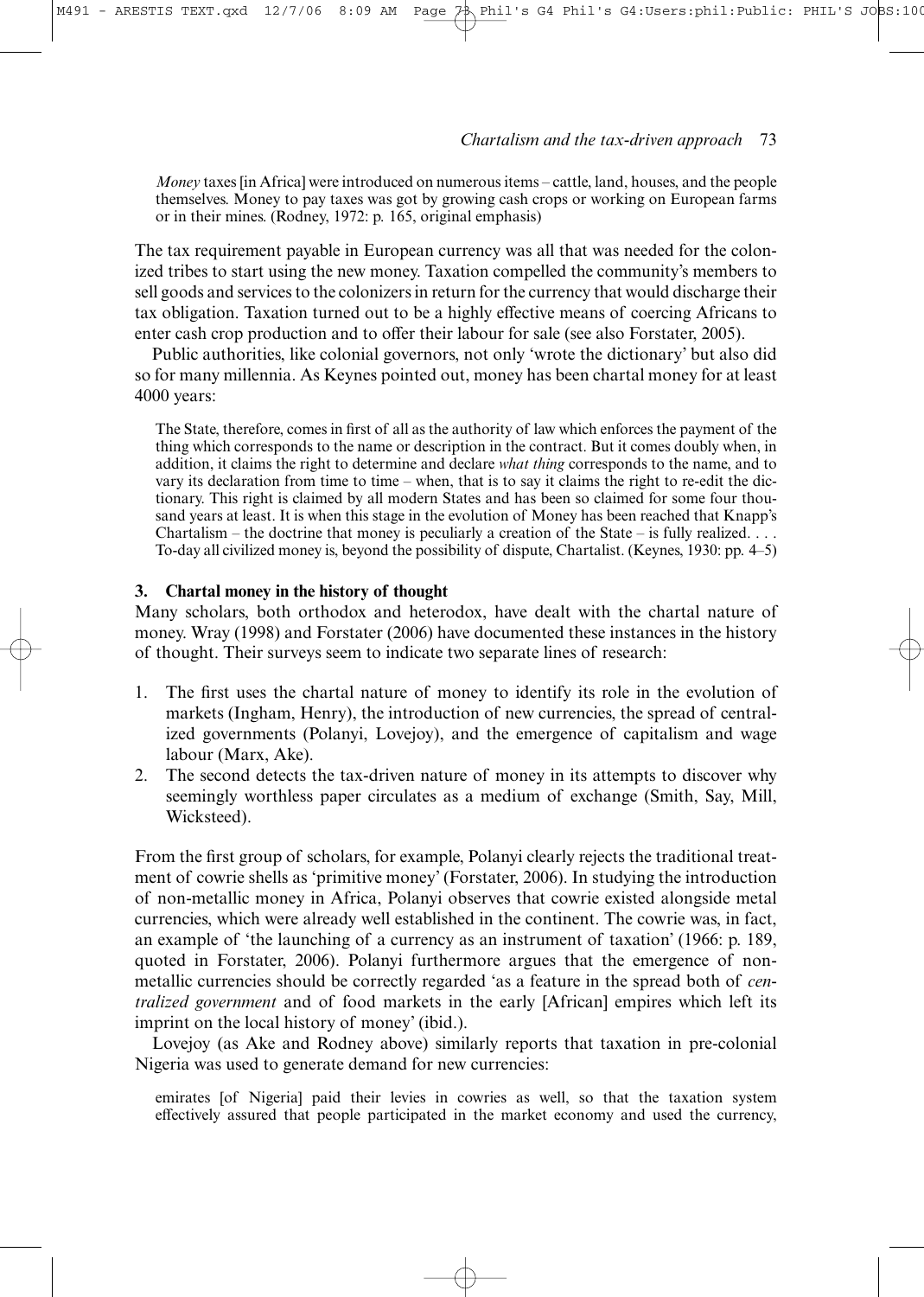a policy remarkably similar to the one which the later colonial regimes pursued in their efforts to see their own currencies accepted. (Lovejoy, 1974: p. 581, quoted in Forstater, 2006)

Marx also wrote on the tax imperative behind modern money, but his focus was on its role in the rise of capitalism and wage-labour. It is well known that Marx had a commodity theory of money, but he none the less emphasized that money relations obfuscate the underlying social relations of production (Ingham, 2004: p. 61). This, Forstater argues, played a key role in Marx's emphasis on the role of taxation and the state in monetizing primitive economies and accelerating the accumulation of capital (see detailed analysis in Forstater, 2006). The transformation of all taxes into money taxes has led to the transformation of all labour into wage labour, much like the African colonial experience above (Marx, 1857).

The second group of scholars who had contemplated the idea of tax-driven money were those concerned with the value of money and those who attempted to solve the (neo)classical riddle, why certain units of seemingly useless material circulate as medium of exchange while others, of apparent worth, do not.

One need not look further than Adam Smith's *Wealth of Nations* for acknowledgement of the chartal nature of money and the role of taxation.6

A prince, who should enact that a certain proportion of his taxes should be paid in a paper money of a certain kind, might thereby give a certain value to this paper money; even though the term of its final discharge and redemption should depend altogether on the will of the prince. (Smith, 1776: p. 312)

Forstater reports that Say and Mill too recognized that paper had value because it was 'made efficient to discharge the perpetually recurring claims of public taxation' (Say, 1964 [1880]: p. 280, quoted in Forstater, 2006) and because the state had consented 'to receive it in payment of taxes' (Mill, 1848: pp. 542–3, quoted in Forstater, 2006). Mill further added that, if the issuer is the sovereign state, it can arbitrarily fix the quantity and value of paper currency (ibid.). Mill here seems to acknowledge the Chartalist claim that the sovereign state, in effect, 'writes the dictionary' by picking the unit of account and arbitrarily fixing its value. Finally, Wicksteed explicitly acknowledged the role of taxation as a method of creating a perpetual desire for money so that the government could acquire all goods and service necessary for its official and other purposes (Wicksteed, quoted in Forstater, 2006).

While the tax-driven money approach finds some support in the history of economic thought, simple recognition of the tax imperative behind money was not sufficient to draw out the full implications and logical extensions behind the chartality of money. Clearly neoclassical economists struggled to understand the use of paper money, but the taxdriven nature of money simply did not square with the traditional view of money as a veil. Thus, the next section recaps the Chartalist position by means of comparison with the orthodox story or – as Knapp (1973 [1924]) and Goodhart (1998) call it – the Metallist position.

#### **4. Metallism vs Chartalism**

Some of the differences between Metallism and Chartalism (M-theory and C-theory respectively [Goodhart, 1998]) have already surfaced in the previous sections. The traditional story of the origins, nature and role of money is all too familiar. According to M-theory, markets formed first as a result of individuals' inherent disposition for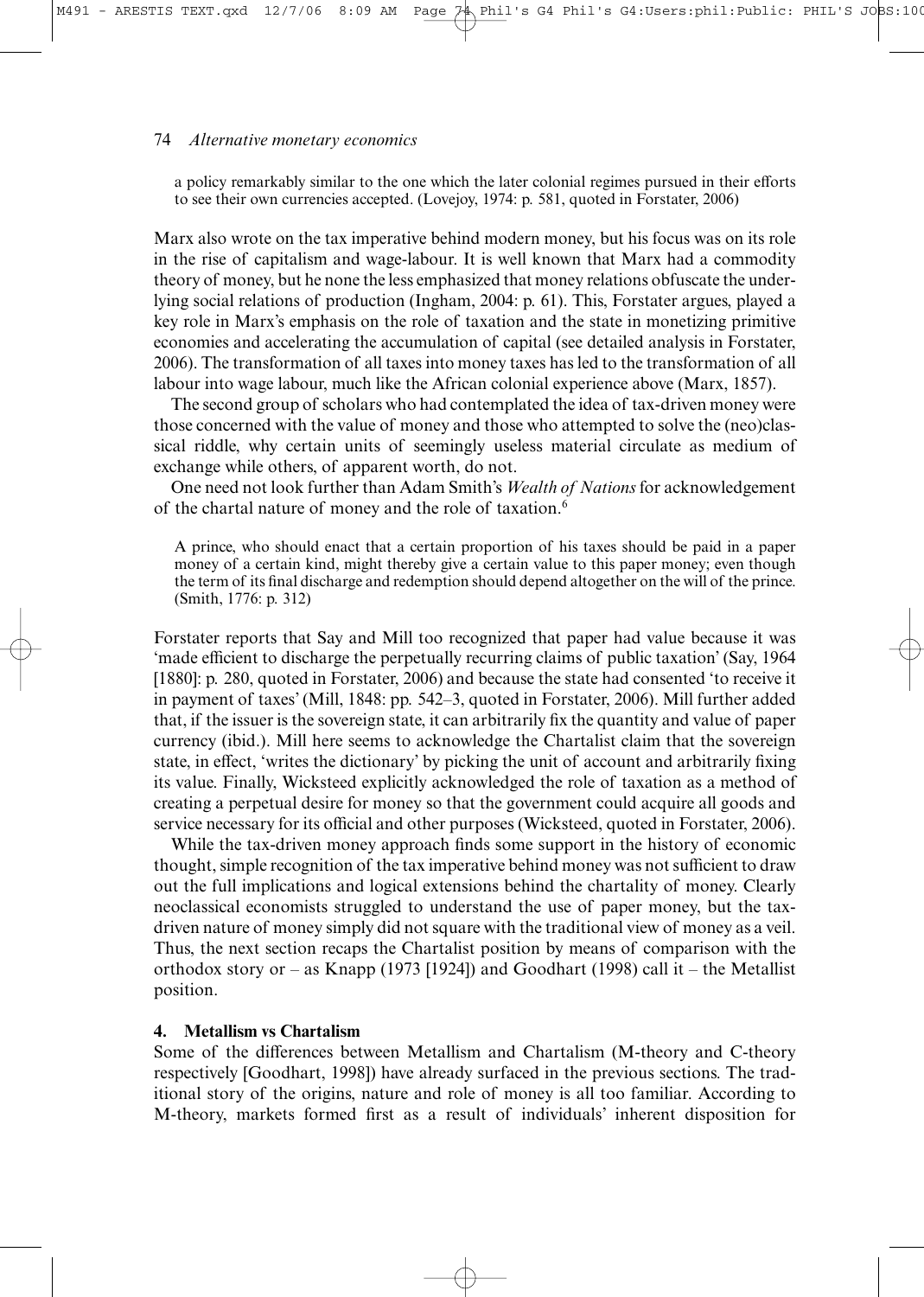exchange. Over time, money naturally emerged to lubricate these markets by dramatically reducing transaction costs.

M491 - ARESTIS TEXT.qxd 12/7/06 8:09 AM Page 75 Phil's G4 Phil's G4:Users:phil:Public: PHIL'S

M-theory focuses on money as a medium of exchange. Its *value* stems from the intrinsic properties of the commodity that backs it – usually a type of precious metal (and hence the term Metallism). Money owes its *existence* to rational agents who spontaneously pick a commodity for exchange, pressed by the requirements of the double coincidence of wants (Goodhart, 1998: p. 410). Money, therefore, *originates* in the private sector and only exists to facilitate market transactions. Because money has no special properties that endow it with a principal role, monetary analysis takes a backseat to 'real' analysis.

Since orthodox analysis turns on the smooth functioning of private markets, it generally abstracts from the role (or intervention) of government. The absence of any link between state and money also explains why M-theory cannot account for the important and almost universal 'one nation–one currency' relationship (Goodhart, 1998). Metallism struggles to find value in modern fiat money, no longer backed by any commodity of intrinsic worth. For M-theory, paper currency circulates because governments have usurped control over money and because it continues to reduce transaction costs of barter (Goodhart, 1998: p. 417, n. 21).

Chartalists find several problems with the Metallist story. Specifically, they identify two circular arguments, which pertain to the use of money as a medium of exchange, means of payment and store of abstract value. The first deals with money's existence. For M-theory, money is a consequence of rational agents 'holding the most tradeable commodity in a barter economy' (Ingham, 2000: p. 20). In other words: (a) money is universal because rational agents use it; and (b) rational agents use it because it is universal. Attempts to resolve this circularity by concentrating on money's role in reducing transaction costs have been unsatisfactory.

The logical difficulties emerge from the 'identification problem' – benefits from using a particular commodity as medium of exchange can be recognized only *after* that commodity has already been in use. Coins, for example, must be minted and circulated *before* the benefits of reduced transaction cost are recognized. And, as Goodhart notes, the costs of using an unworked precious metal can themselves be quite high (1998: p. 411). Thus the argument that private agents collectively and spontaneously choose a certain commodity for exchange *because* it reduces costs is, at a minimum, tenuous.

The second circular argument pertains to the other functions of money. Orthodox reasoning is that: (a) money is a store of abstract value because it is a means of payment; and (b) it is a means of payment because it is a store of abstract value (Ingham, 2000: p. 21). Essentially, there is no *definitive* property that gives money its special status. In the absence of an unambiguous condition that explains the use of gold, wooden sticks or salt as money, *spontaneous choice* becomes essential to the orthodox story and it must be assumed *a priori*. The result is a 'helicopter drop' theory of money (Cottrell, 1994: p. 590, n. 2).

C-theory does not suffer from the 'identification problem' or the 'spontaneous choice' paradox. It has no difficulty explaining the introduction and circulation of fiat currency or the 'one nation–one currency' regularity. This is because the origin of money is located outside private markets and rests within the complex web of social (debt) relations where the state has a principal role.7

The legitimate and sovereign powers of the governing body render money 'a creature of the state' (Lerner, 1947). Its *value* stems from the powers of the money-issuing authority.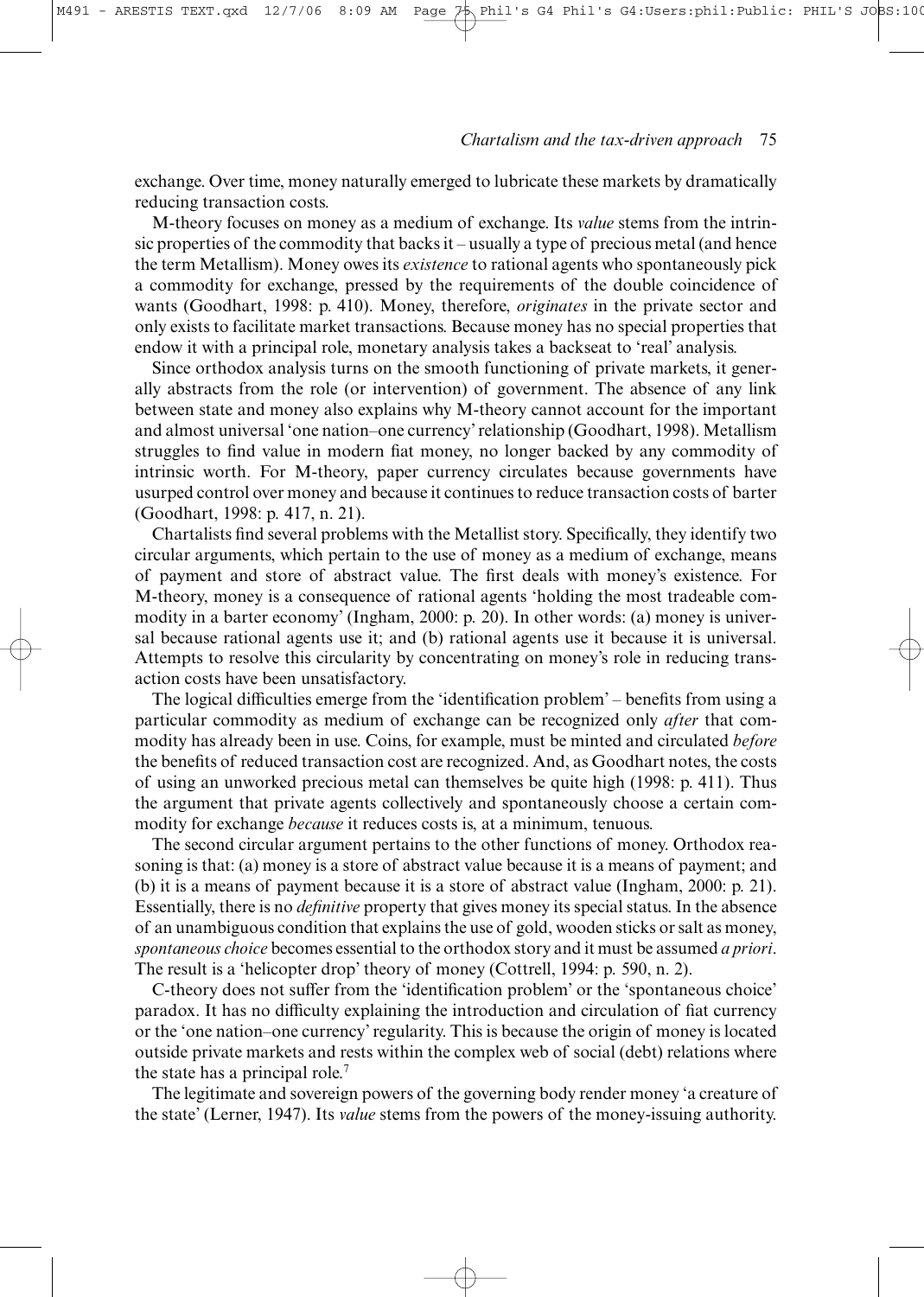There is nothing spontaneous about its existence; rather, it is contingent on what the state has declared to accept in payment of taxes, fees and dues at public offices. Various 'moneythings' have dominated private markets because they have been chosen for acceptation at government pay offices for settling of debt. Chartalists avoid circular reasoning by pointing out that money's role as a unit of account *preceded* its role as a means of payment and a medium of exchange. This role was instituted by the state's capacity to denominate price lists and debt contracts into the elected unit of account.

### **5. Acceptation: legal tender law or the hierarchy of debt?**

Before elaborating on Chartalist theory and its application to policy, one additional clarification is in order. It is commonly believed that the chartal nature of money rests within the power of the state to administer legal tender laws (Schumpeter, 1954: p. 1090). But when Knapp proclaimed that 'money is a creature of law' (1973 [1924]: p. 1), he did *not* propose that 'money is a creature of legal tender law', and in fact he explicitly rejected such an interpretation. Chartalists argue that acceptation depends not on the legal tender status of money but on the stratified order of social debt relationships. The power to delegate taxes and determine how they will be paid explains why state money is the *most acceptable* form of debt.

If money is debt, clearly anyone can issue money (Minsky, 1986: p. 228). Minsky stressed that, as a balance sheet item, money is an asset to the holder and a liability to the issuer. What is important, however, is not the capacity to create debt but the ability to induce someone else to hold it (ibid.). In a sense, debt becomes money only *after* acceptation has occurred (Bell, 2001: p. 151). Different monies have varied degrees of acceptability, which suggests a hierarchical ordering of debts (Minsky, 1986; Wray, 1990; Bell, 2001).

If social debt relationships are organized in a pyramidal fashion, then the least acceptable forms of money are at the bottom of the pyramid, while the most acceptable ones are at the top (see Bell, 2001). Furthermore, each liability is convertible into a higher and more acceptable form of debt. What liability, then, sits at the top of the pyramid?

To settle debts, *all* economic agents except one, the state, are always required to deliver a *third party's* IOU, or something *outside* the credit–debt relationship. Since only the sovereign can deliver its own IOU to settle debts, its promise sits at the top of the pyramid. The only thing the state is 'liable for' is to accept its own IOU at public pay offices (Wray, 2003a: p. 146, n. 9).8

This stratified view of social debt relationships provides a preliminary indication of the primacy of state currency. But can agents simply refuse to take the sovereign's money and, therefore, undermine its position in the pyramid? The answer is 'no', because as long as there is someone in the economy who is required to pay taxes denominated in the state's currency, that money will always be accepted.

This indicates that the *emission* of currency is not an essential power of the state. In fact it has a contingent character. The state may very well declare that it will accept payment of taxes in, say, salt, cowries, or wooden sticks. Indeed, such historical examples exist, although generally sovereigns have preferred to use their own stamp or paper or something over which they possess full and unconditional control. The essence of state money lies neither in the ability to create laws, nor in the ability to print money, but in the ability of the government to create '*the promise of last resort*' (Ingham, 2000: p. 29, emphasis added), that is, to levy taxes and declare what will be accepted at pay offices for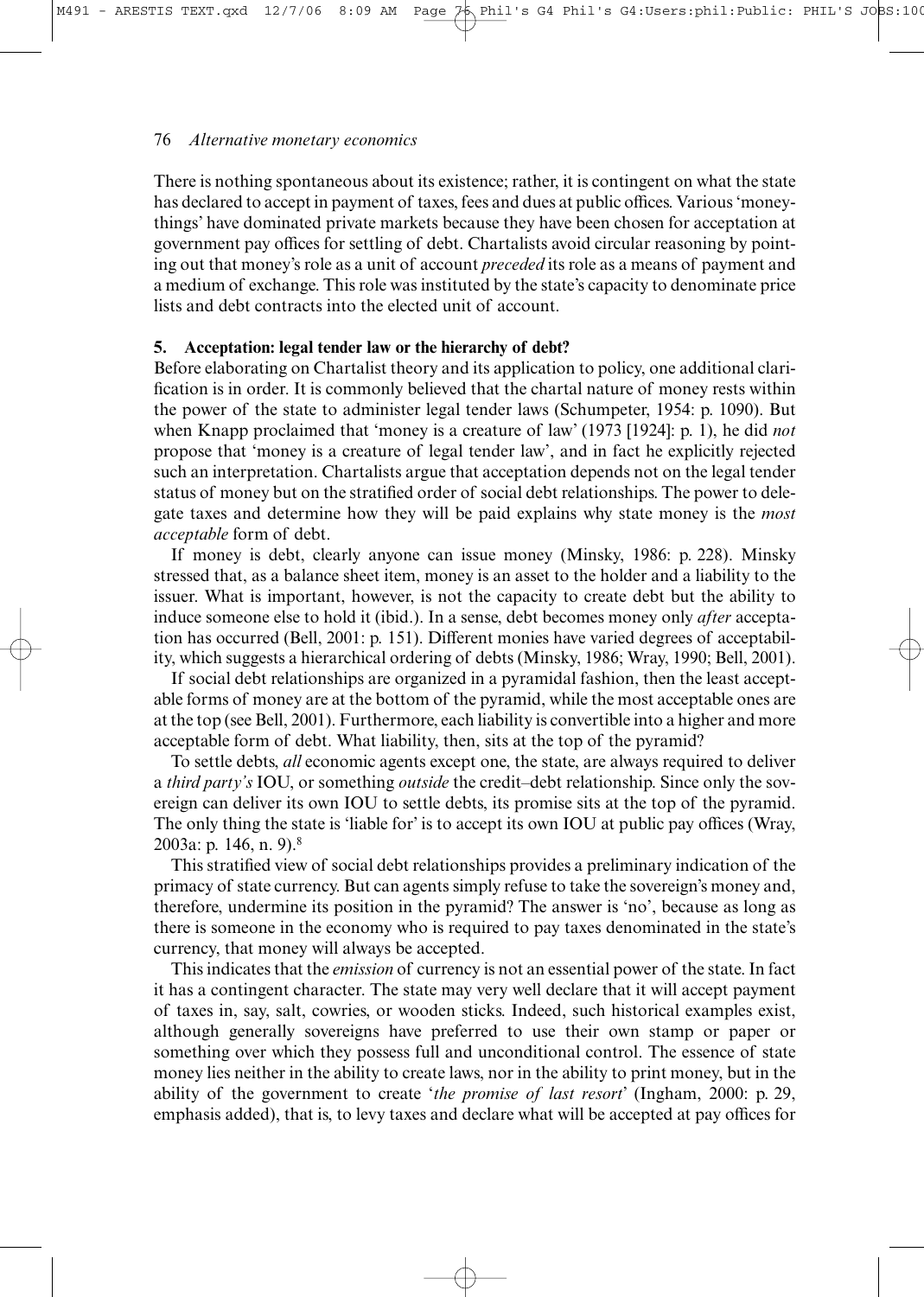extinguishing debt to the state. The unit of account that settles tax obligations is delimited by the special authority, which 'does the counting' (ibid.: p. 22).

M491 - ARESTIS TEXT.qxd 12/7/06 8:09 AM Page 冰 Phil's G4 Phil's G4:Users:phil:Public: PHIL'S

Knapp himself emphasized this point: 'Nor can legal tender be taken as the test, for in monetary systems there are frequently kinds of money which are not legal tender . . . but the *acceptation . . .* is decisive. State acceptation delimits the monetary systems' (Knapp, 1973 [1924]: p. 95, original emphasis); and Keynes endorsed it: 'Knapp accepts as "Money" – rightly, I think – anything which the State undertakes to accept at its payoffices, whether or not it is declared legal-tender between citizens' (Keynes, 1930: p. 6, n. 1). Legal code is only a manifestation of state powers. Lack of legal tender laws does not mean that state money is unacceptable – such is the case in the European Union, for example, where no formal legal tender laws exist, yet the euro circulates widely.<sup>9</sup>

What, then, is the purpose of legal tender laws? Davidson provides the answer: legal tender laws determine that which will be 'universally acceptable – *in the eyes of the court* – in the discharge of contractual obligations' (2002: p. 75, emphasis added). Therefore, legal tender laws only ensure that when a dispute is settled by the courts in terms of dollars (for example), dollars must be accepted.

Money is indeed a creature of law – not legal tender law, but law which imposes and enforces non-reciprocal obligations on the population. The 'money-thing' is only the empirical manifestation of the state's choice of the 'money of account' that extinguishes these obligations. This is the nature of the tax-driven money mechanism.

This chapter began by outlining several broad and specific propositions of Chartalism. Thus far, the focus has been primarily on the former. The role of the public authority and taxation was used to decipher the nature of money as a creature of the state and to locate its position in the topmost strata of social debt relations. The contrast with the Metallist story revealed the importance of distinguishing between the 'money-thing' and the 'money of account'. Finally it was shown that the chartality of money stems not from legal tender laws but from the state's ability to create the promise of last resort.

What light, then, does Chartalism shed on money in the modern world and specifically on government fiscal and monetary operations? The remainder of this chapter concentrates on the specific propositions of neo-Chartalism and their applications to policy.

#### **6. Money in the modern world**

Neo-Chartalists are particularly concerned with sovereign currencies – those inconvertible into gold or any foreign currency through fixed exchange rates (Mosler, 1997–98; Wray, 2001). Their main point of departure is that most modern economies operate on the basis of high-powered money (HPM) systems. HPM – reserves, coins, federal notes and Treasury cheques – is that which settles tax obligations and sits at the top of the debt pyramid. Accordingly, it is also the money 'into which bank liabilities are converted' and which is used for clearing in the bank community (between banks themselves or between private banks and the central bank) (Wray, 1998: p. 77). Only a proper understanding of how HPM is supplied through the economy and its effect on the monetary system can lay bare the full implications of modern fiscal and monetary policy.

Modern money is state money. Taxation today functions to create demand for state currencies in order for the money-issuing authority to purchase requisite goods and services from the private sector. Taxation, in a sense, is a vehicle for moving resources from the private to the public domain. Government spending in sovereign currency systems is not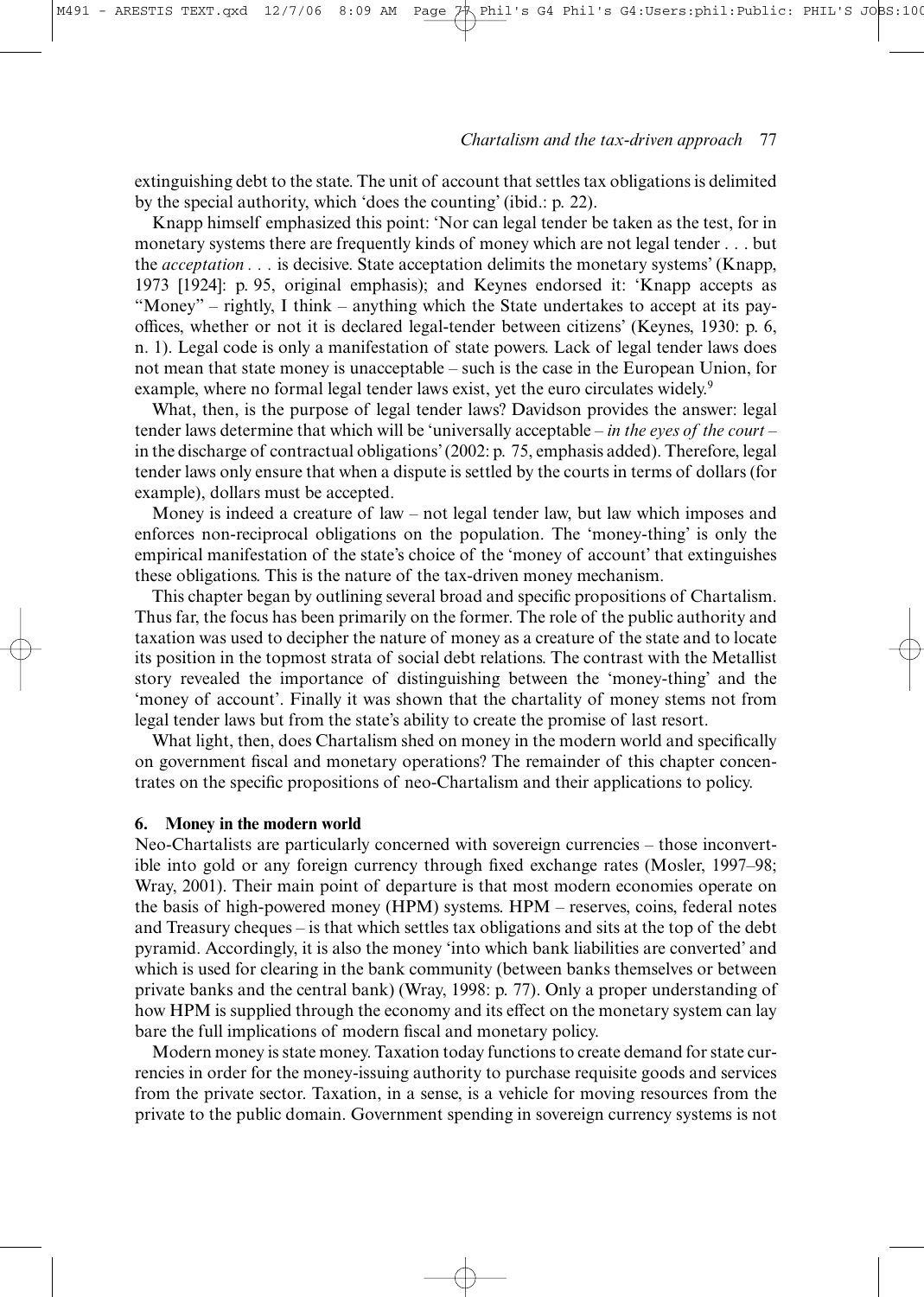limited by the ability of the state to 'raise' revenue. In fact, as it will be explained below, sovereign governments face no operational financial constraints.

To fully grasp the logic of sovereign financing, one must make the analytic distinction between the government and non-government sectors. For the private sector, spending is indeed restricted by its capacity to earn revenue or to borrow. This is not the case for the public sector, which 'finances' its expenditures in its own money. This is a reflection of its single supplier (monopoly) status. For example, in the USA, the dollar is not a 'limited resource of the government' (Mosler, 1997–98: p. 169). Rather it is a tax credit to the population, which is confronted with a dollar-denominated tax liability. Thus government spending provides to the population that which is necessary to pay taxes (dollars). The government need not collect taxes in order to spend; rather it is the private sector, which must earn dollars to settle its tax debt. The consolidated government (including the Treasury and the central bank) is never revenue constrained in its own currency.

If the purpose of taxation is to create demand for state money, then logically and operationally, tax collections cannot occur before the government has provided that which it demands for payment of taxes. In other words, spending comes first and taxation follows later. Another way of seeing this causality is to say that government spending 'finances' private sector 'tax payments' and not vice versa. Several other implications follow.

#### *Deficits and surpluses*

Government spending supplies high-powered money to the population. If the private sector wishes to hoard some of it – a normal condition of the system – deficits necessarily result as a matter of accounting logic.10 Furthermore, the government cannot collect more in taxes than it has previously spent; thus balanced budgets are the theoretical minimum that can be achieved. But the private sector's desire to net save ensures that deficits are generated. The market demand for currency, therefore, determines the size of the deficit (Wray, 1998: pp. 77–80).

In a given year, of course, surpluses are possible, but they are always limited by the amount of deficit spending in previous years. If during the accounting period government spending falls short of tax collections, private sector holdings of net financial assets necessarily decline. The implication is that surpluses always reduce private sector net savings, while deficits replenish them. It should also be noted that, when governments run surpluses, they do not 'get' anything because tax collections 'destroy' high-powered money (Mitchell and Mosler, 2005: p. 9). To understand this, a closer look at government spending and taxing operations is necessary.

#### *Government spending and taxation*

There is no great mystery behind government spending and taxation. The government spends simply by writing Treasury cheques or by crediting private bank accounts. Conversely, when the Treasury receives a cheque for tax payment, it debits the commercial bank account on which the cheque was drawn. At present, it is not necessary to distinguish between the Federal Reserve and the Treasury when discussing government outlays and receipts. The reason is that when the Treasury writes a cheque drawn on its account at the Fed, it effectively writes a claim on itself. As Bell and Wray (2002–3) note, intergovernmental balance sheet activity is of little consequence, because it has no impact on the reserve level of the banking system as a whole  $(p. 264)$ . What is important, however,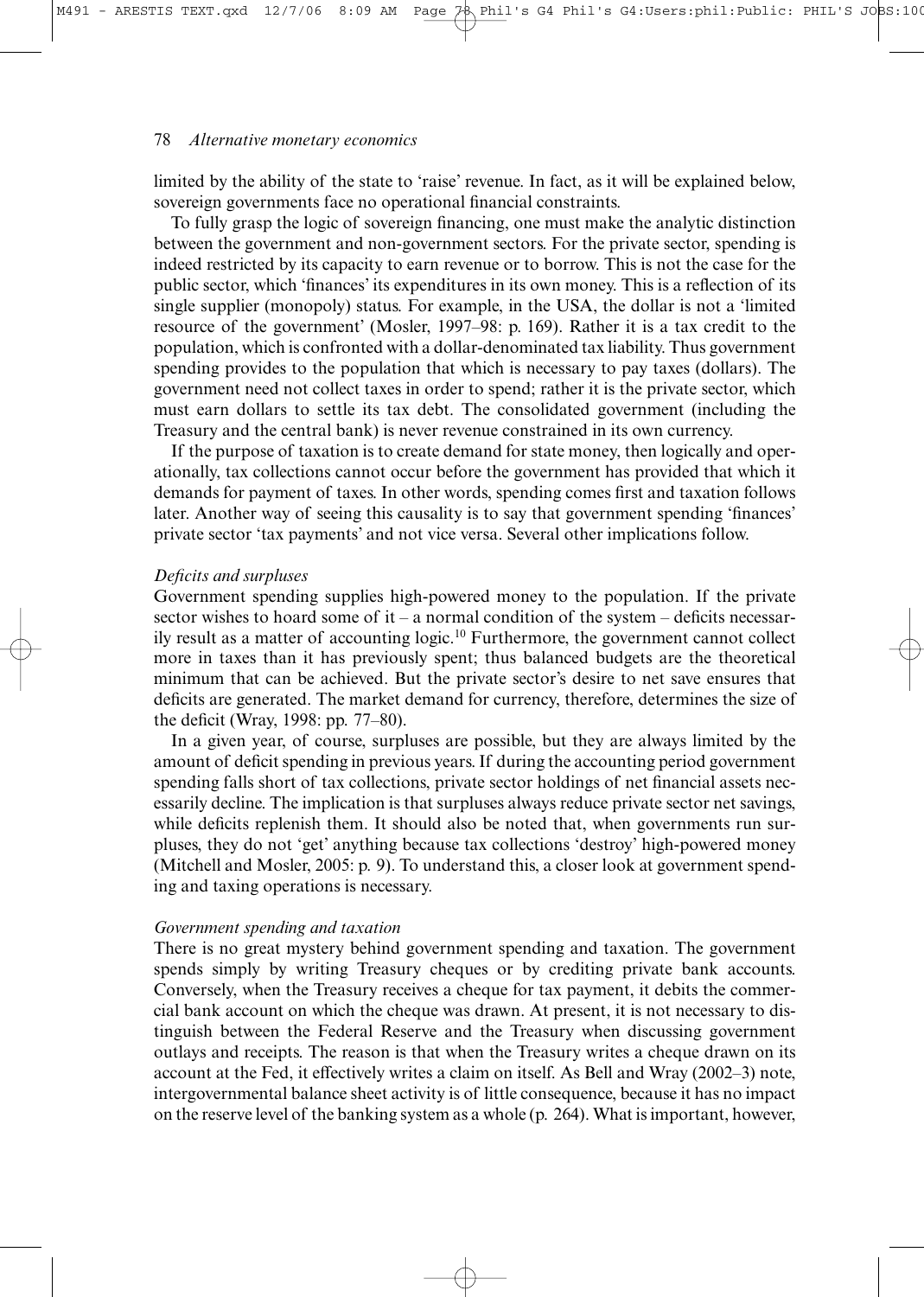is that the consolidated actions of the Fed and the Treasury result in an immediate change in the system-wide level of reserves. It is this effect on reserves that matters for understanding policy.

M491 - ARESTIS TEXT.qxd 12/7/06 8:09 AM Page 7<sup>9</sup> Phil's G4 Phil's G4:Users:phil:Public: PHIL'S

Government fiscal policy is one of two important factors that change the level of reserve balances in the banking system. The other is through Fed open market operations. The Treasury is the main supplier of HPM. When it writes a cheque on its account at the Fed, by accounting necessity, reserve balances in the banking system increase. When it collects tax payments, on the other hand, bank reserves decline. Alternatively, when the Fed buys bonds in the open market, it adds reserves, and when it sells bonds, it drains them. What Chartalism makes clear next is that the effect of fiscal policy on reserve balances can be large and disruptive. Thus, while Treasury operations are discretionary, central bank operations are largely defensive in nature.

#### *High-powered money, borrowing and interest rates*

Historically banks have aimed to minimize non-interest-bearing reserve balances. Essentially, reserves in excess of what is necessary to meet daily payment commitments are lent in the overnight market to earn interest. Alternatively, if banks cannot meet reserve requirements, they will borrow reserves in the overnight market. All else equal, these operations do not change the level of reserves in the banking system as a whole. Government spending and taxation, however, do. Any new injection of 'outside money' (HPM) floods the banking system with excess reserves. Banks try to pass the unwanted reserves to other member banks but, in the aggregate of course, these attempts are ineffective and they only depress overnight interest rates. Government spending, therefore, increases system-wide reserves and exerts a downward pressure on interest rates.

Alternatively, the collection of tax revenue reduces high-powered money, i.e. reserves are destroyed. Since required reserve ratios are computed with a lag (*even* in a contemporaneous accounting system [see Wray, 1998: pp. 102–4]), all else equal, tax payments cause a system-wide deficiency of reserves. The reserve effect is the opposite and, as banks scramble to obtain the necessary reserves in the overnight market, the federal funds rate is bid up above its target rate. In sum, discretionary Treasury action directly influences overnight interest rates through its impact on reserves.

The government has devised various ways for mitigating the reserve effect of fiscal policy. The first *modus operandi* is the utilization of tax and loan accounts (T&Ls), which offer only temporary relief to these considerable reserve fluctuations (see Bell, 2000 for detailed analysis). While T&Ls reduce the reserve impact of government spending, the calls on these accounts never match the exact amount of tax collections or government spending. Therefore, there is *always* a flux in reserves in the banking system as a whole that must be offset in order to avoid swings in the overnight interest rate (ibid.).

The second method for dealing with the excess or deficiency in reserve balances is through open market operations. To drain the infusion of excess reserves, the Fed offers bonds for sale in the open market. With this action it effectively provides an interest-bearing alternative to banks' interest-free excess reserves and prevents the overnight interest rate from falling to its logical zero-bid limit.<sup>11</sup> Bond purchases, conversely, add reserves when there is a system-wide reserve deficiency and thus relieve any upward pressure on the overnight rate. Therefore, open market operations are more appropriately viewed, not as borrowing or lending procedures of the government, but as interest rate maintenance operations.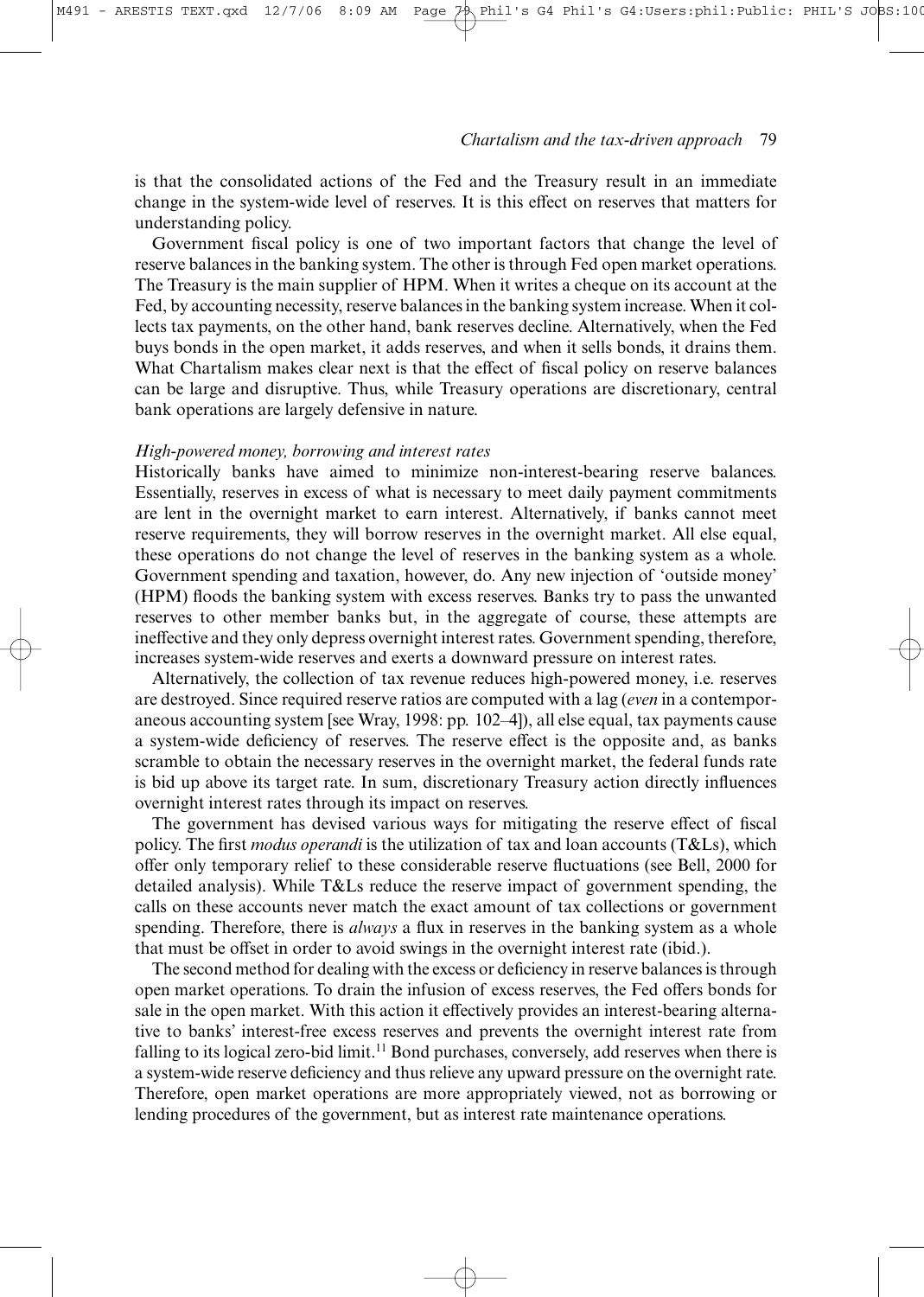From here, several considerations emerge. First, coordinating activities between the Treasury and the Fed notwithstanding, it is clear that fiscal policy is discretionary and has a significant impact on reserve balances. Second, in an era of positive interest rate policy, the Fed has no choice but to act defensively to offset these reserve fluctuations via open market operations. Thus the Fed largely operates in a non-discretionary manner (Wray, 1998; Fullwiler, 2003).

Both taxation and borrowing deplete reserves. Taxation simply destroys them, while borrowing drains them by exchanging uncompensated private sector assets (excess reserves) with interest-bearing ones (bonds). Taxation and borrowing are not financing operations for the government but they do affect *private* sector nominal wealth. The former simply reduces 'outside money' (i.e. private sector net saving) while the latter exchanges one asset for another, leaving wealth 'intact' (Wray, 2003a: p. 151).

All of the above completely reverses conventional wisdom. Governments do not need the public's money to spend; rather the public needs the government's money to pay taxes. Government spending always creates new money, while taxation always destroys it. Spending and taxing are two independent operations. Taxes are not stockpiled and cannot be respent in order to 'finance' future expenditures. Finally, bond sales are necessary to drain excess reserves generated by fiscal operations in order to maintain a positive interest rate.

## *The value of the currency and exogenous pricing*

Because monetary policy is accommodative and fiscal policy is discretionary, Chartalism assigns the responsibility for maintaining the value of the currency to the latter. It was already shown that taxes impart value to government money. As Innes stressed: 'A dollar of money is a dollar, not because of the material of which it is made, but because of the dollar of tax which is imposed to redeem it' (1914: p. 165). But he also argued that 'the more government money there is in circulation, the poorer we are' (ibid.: p. 161). In other words, if government money in circulation far exceeds the total tax liability, the value of the currency will fall. So it is not only the *requirement* to pay taxes, but also the *difficulty* of obtaining that which is necessary for payment of taxes, that give money its value.

For example, in discussing the experience of American colonies with inconvertible paper money, Smith recognized that excessive issue relative to taxation was the key to why some currencies maintained their value while others did not (for details see Wray, 1998: pp. 21–2). Wray explains: 'it is the acceptance of the paper money in payment of taxes and the restriction of the issue in relation to the total tax liability that gives value to the paper money' (ibid.: p. 23).

This important relationship between leakages and injections of HPM, however, is difficult to gauge. Chartalists argue that, since the currency is a public monopoly, the government has at its disposal a direct way of determining its value. Recall that for Knapp payments with chartal money measure a certain number of units of value. For example, if the state required that to obtain one unit of HPM, a person must supply one hour of labour, then money will be worth exactly that – one hour of labour (Wray, 2003b: p. 104). Thus, as a monopoly issuer of the currency, the state can determine what money will be worth by setting 'unilaterally the terms of exchange that it will offer to those seeking its currency' (Mosler and Forstater, 1999: p. 174).12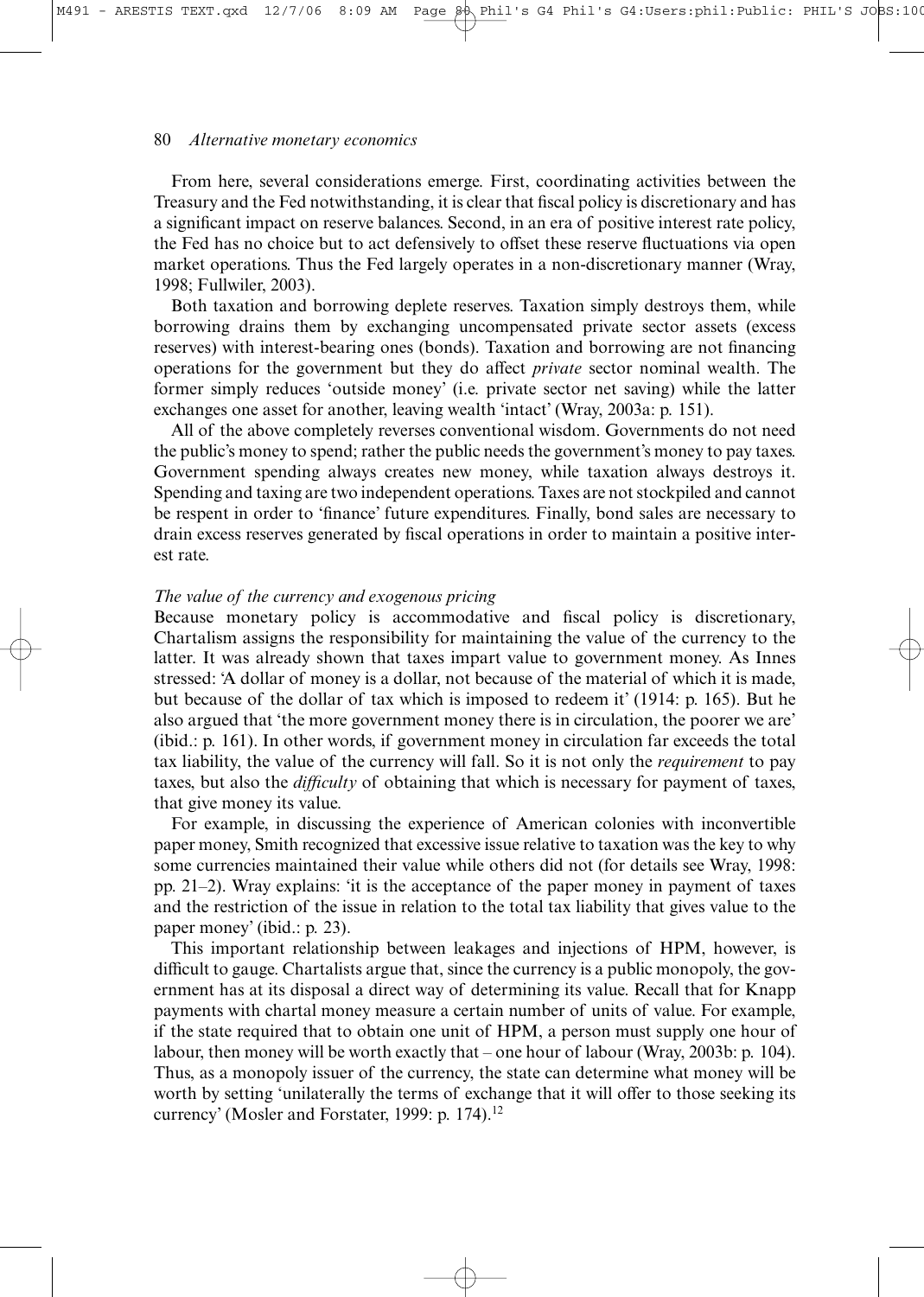What this means is that the state as a monopoly supplier of HPM has the power to exogenously set the price at which it will provide HPM, i.e. the price at which it buys assets, goods and services from the private sector. While it is hardly desirable for the state to set the prices of all goods and services it purchases, it none the less has this prerogative. As it will be discussed later, Chartalists recognize that the money monopolist need only set *one* price to anchor the value of its currency.

Lastly, Chartalists point out that it is not necessary to force slack on the economy (as espoused by traditional economists) in order to maintain the purchasing power of the currency. Rather full employment policies, if properly implemented, can do the job (Wray, 2003a: p. 106).

#### *Unemployment*

Once again, government deficit spending necessarily results in increased private sector holdings of net financial assets. If the non-government sector chronically desires to save more than it invests, the result will be a widening demand gap (Wray, 1998: p. 83). This demand gap cannot be filled by other private sector agents, because in order for some people to increase their holdings of net savings, others must reduce theirs. In the aggregate, an increase in the desire to net save can only be accommodated by an increase in government deficit spending. Mosler explains:

Unemployment occurs when, in aggregate, the private sector wants to work and earn the monetary unit of account, but does not want to spend all it would earn (if fully employed) on the current products of industry . . . Involuntary unemployment is evidence that the desired holding of net financial assets of the private sector exceeds the actual [net savings] allowed by government fiscal policy. (Mosler, 1997–98: pp. 176–7)

Similarly, Wray concludes that 'unemployment is *de facto* evidence that the government's deficit is too low to provide the level of net saving desired'. In a sense unemployment keeps the value of the currency, because it is a reflection of a position where the 'government has kept the supply of fiat money too scarce' (1998: p. 84).

For Chartalists it is not necessary to use unemployment to fight inflation. Rather they advance a full employment policy in which the state exogenously sets one important price in the economy, which in turn serves as stabilization anchor for all other prices (ibid.: pp. 3–10). This proposal rests on the recognition that the state does not face operational financial constraints, that unemployment is a result of restricting the issue of the currency, and that the state can exercise exogenous pricing.

But before explaining this proposal, it is important to point out that Chartalist propositions are not *necessarily* tied to any particular policy prescription; they are simply a way of understanding the state's powers and liabilities and its financing and pricing options.

The above implications of Chartalism outline the essential causal government powers regardless of whether they are exercised or not. Many governments willingly restrict the issue of the currency by balancing budgets. This in no way indicates that they actually face operational financial constraints. These are self-imposed, perhaps subject to political or ideological constraints. Governments furthermore do not explicitly employ their prerogative to set prices, even though they can. The value of the currency fluctuates, but this does not mean that states cannot devise a mechanism that serves as an anchor for the currency's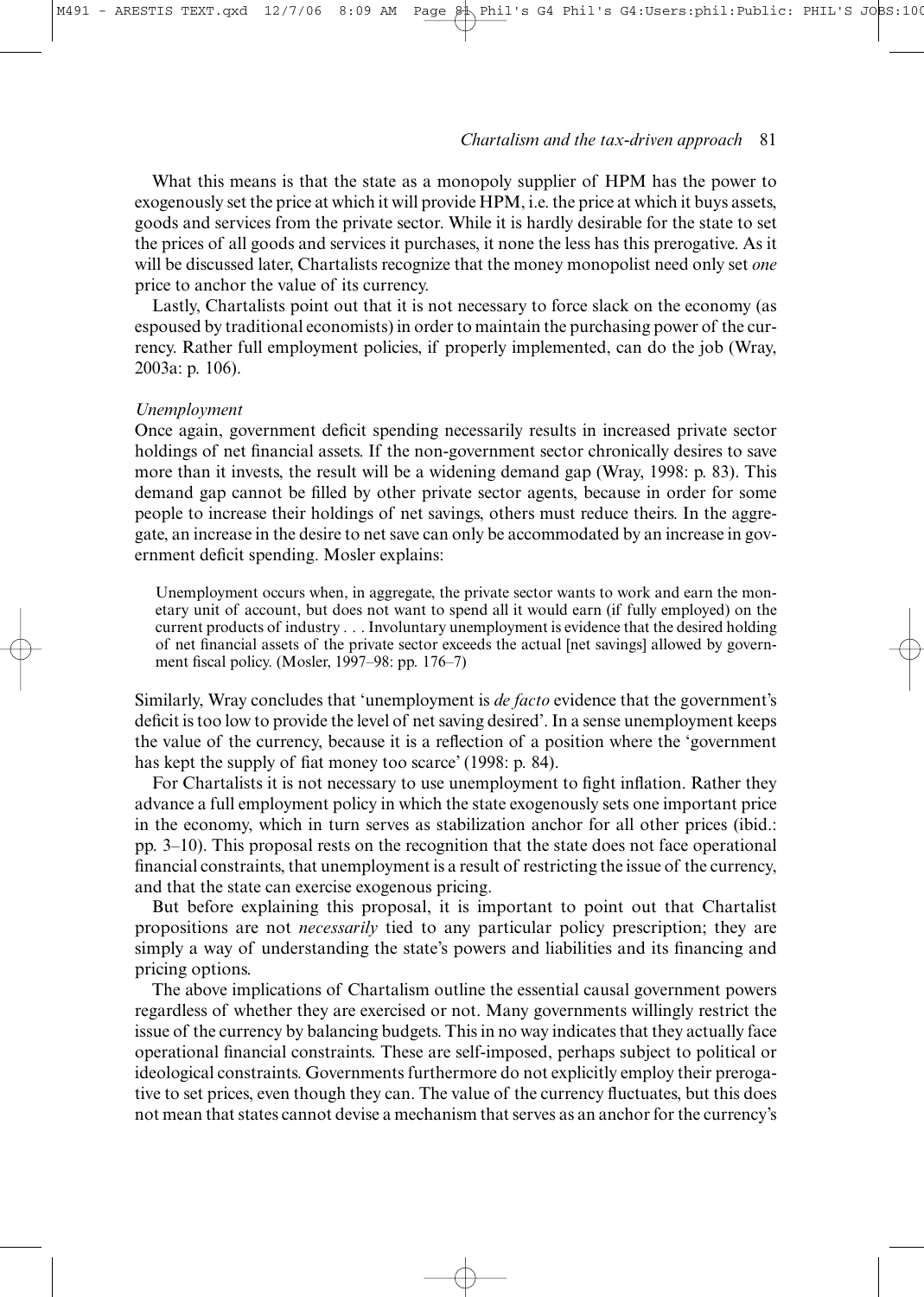value. Chartalism simply delivers the important implications of sovereign currency control that illuminate policy choices.

## **7. Policy extensions**

After disclosing the nature of government finance, Chartalists argue that governments *can* and *should* implement 'functional finance'. The latter was proposed by the late Abba Lerner, who vigorously objected to any conventional ideas about what constitutes 'sound' finance.

Functional finance can be subsumed under the Chartalist approach, because it appropriately recognizes money as a creature of the state and attributes two important policy roles to government. Lerner (1947) argued that the state, by virtue of its discretionary power to create and destroy money, has the obligation to keep its spending at a rate that maintains (1) the value of the currency and (2) the full employment level of demand for current output.

For the government to achieve its two main objectives, Lerner proposed two principles of functional finance, which inform decisions on the requisite amount of government spending and the manner of financing it. More specifically, the first principle provides that total government spending should be 'neither greater nor less than that rate which at the current prices would buy all the goods that it is possible to produce' (1943: p. 39). Spending below this level results in unemployment, while spending above it causes inflation. The goal is to keep spending always at the 'right' level in order to ensure full employment and price stability. The second principle states that government spending should be 'financed' through the issue of new currency. This second 'law' of functional finance is based on Lerner's recognition that taxation does not finance spending but instead reduces private sector money hoards (ibid.: pp. 40–41).

Functional finance can be implemented in any country in which the government provides the domestic currency (Wray, 2003a: p. 145). Two policies, virtually identical in design, that embrace the functional finance approach are the employer of last resort (ELR) (Mosler, 1997–98; Wray, 1998) and the buffer stock employment model (Mitchell, 1998). These policy prescriptions aim to stabilize the value of the currency by simultaneously eliminating unemployment. The proposals are motivated by the recognition that sovereign states have no operational financial constraints, can discretionarily set one important price in the economy, and can provide an infinitely elastic demand for labour.

Chartalists have advocated such employment programmes based on the work of Hyman Minsky and Abba Lerner and which recall the New Deal experience in the USA. The employer of last resort (to use Minsky's terminology) is very simply a government programme that offers a job at a fixed wage/benefits package to anyone who has not found employment in the private sector but is ready, willing and able to work.

The ELR is proposed as a universal programme without any means tests, thereby providing an infinitely elastic demand for labour by definition. It eliminates unemployment by offering a job to anyone who wants one. Through the ELR, the government sets only the price of public sector labour, allowing all other prices to be determined in the market (Mosler, 1997–98: p. 175). So long as the ELR wage is fixed, it will provide a sufficiently stable benchmark for the value of the currency (Wray, 1998: p. 131). As explained above, the value of the currency is determined by what one must do to obtain it, and with ELR in place, it is clear exactly what that is: the value of the currency is equal to one hour of ELR work at the going ELR wage.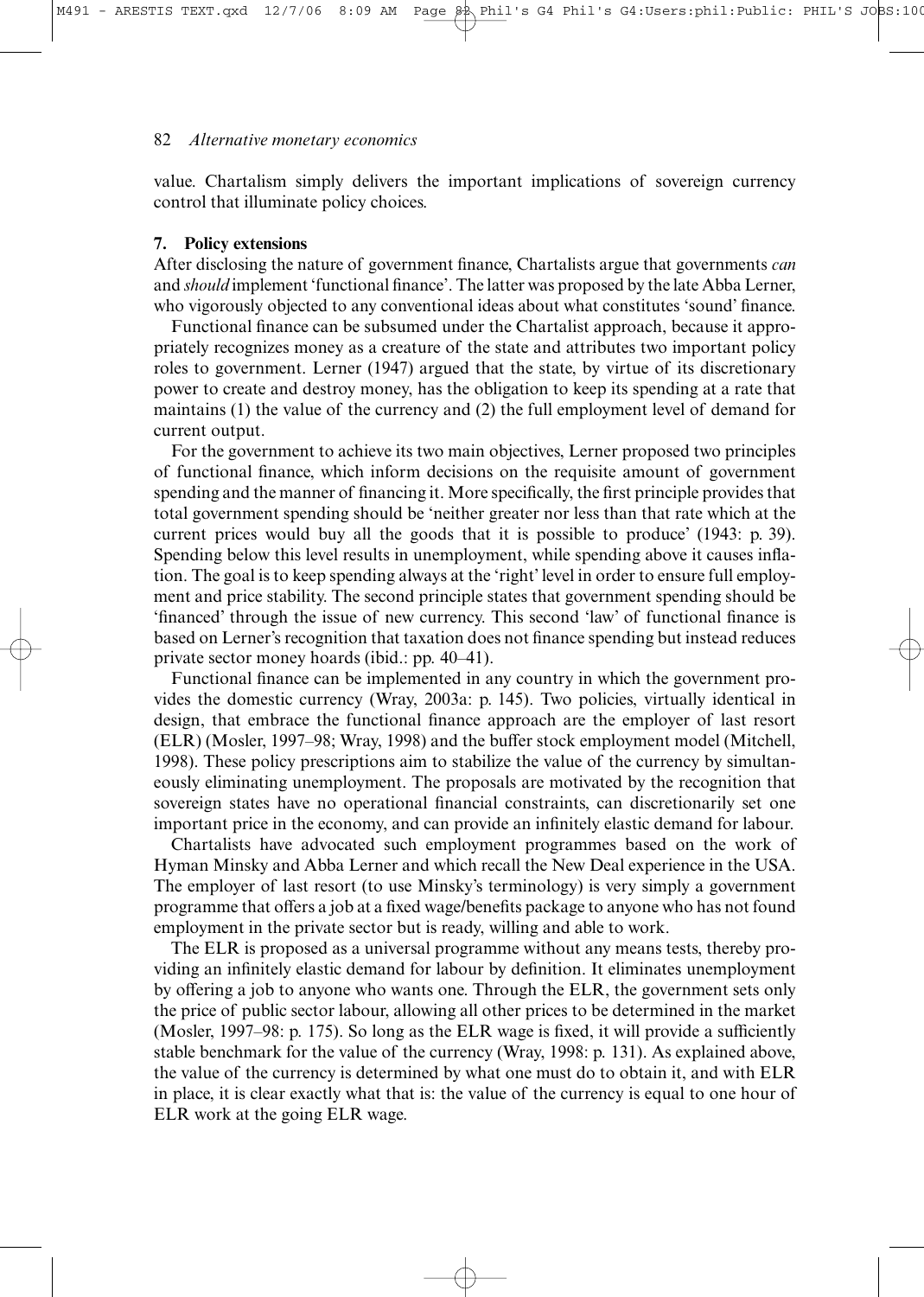Furthermore, it is argued that ELR enhances price stability because of its buffer stock mechanism (Mitchell, 1998). In a nutshell, when recessions hit, jobless workers find employment in the public sector at the ELR wage. Total government spending rises to relieve deflationary pressures. Alternatively, when the economy heats up and nongovernment demand for labour increases, ELR workers are hired into private sector jobs at a premium over the ELR wage. Government spending automatically contracts, relieving the inflationary pressures in the economy. Thus, public sector employment acts as a buffer stock that shrinks and expands counter-cyclically. This buffer stock mechanism ensures that government spending is (as Lerner instructed) always at the 'right' level.

This proposal innovatively suggests that full employment can anchor the value of the currency (quite contrary to the conventional belief that unemployment is necessary to curb inflation). The ELR programme utilizes the logical extensions of chartal money to achieve the two goals of government – the elimination of unemployment and the stabilization of prices.

Space does not permit a detailed discussion of this proposal; what is important is to emphasize its chartal institutional features. The ELR/buffer stock approach recognizes that:

- 1. The government is the only institution that can divorce 'the offer of labour from the profitability of hiring workers' (Minsky, 1986: p. 308) and can thus provide an infinitely elastic demand for labour, without concerns about financing.
- 2. The government can formulate an anchor for the value of its currency by exogenously fixing the wage of ELR workers.
- 3. The government can utilize a buffer stock mechanism to ensure that spending is always at the right level – neither more, nor less.
- 4. The responsibility for full employment and price stability rests with the Treasury, not the Fed. 'Sound finance' assumes a whole new meaning: it is that which secures full employment and price stability.

Chartalists stress that such an employment programme is a policy option only for countries with sovereign control over their currencies. It is not a viable proposal for nations that have dollarized or operate under currency boards or other fixed exchange rate regimes. This is because the important link between the money-issuing authority and the fiscal agent has been severed, thereby drastically reducing the range of available stabilization policy options. Goodhart has pointed out that, similarly, the present institutional design of the European Monetary Union exhibits an 'unprecedented divorce between the main monetary and fiscal authorities' (1998: p. 410). Kregel (1999) has advanced an innovative proposal to correct for this institutional flaw and allow the EMU to implement an ELR-type of programme. He recommends that the European Central Bank act as the fiscal agent for the Euro-zone as a whole and implement functional finance to secure high employment and price stability.

Chartalist analysis can equally be applied to the study of contemporary domestic issues, such as the provision of universal retirement, healthcare and education. The present debate on the social security 'crisis' in the USA, for example, and virtually the entire rhetoric on government budgeting, rest on fictitious beliefs concerning fiscal spending limitations. Chartalism insists that focus on non-existent problems disables adequate policy responses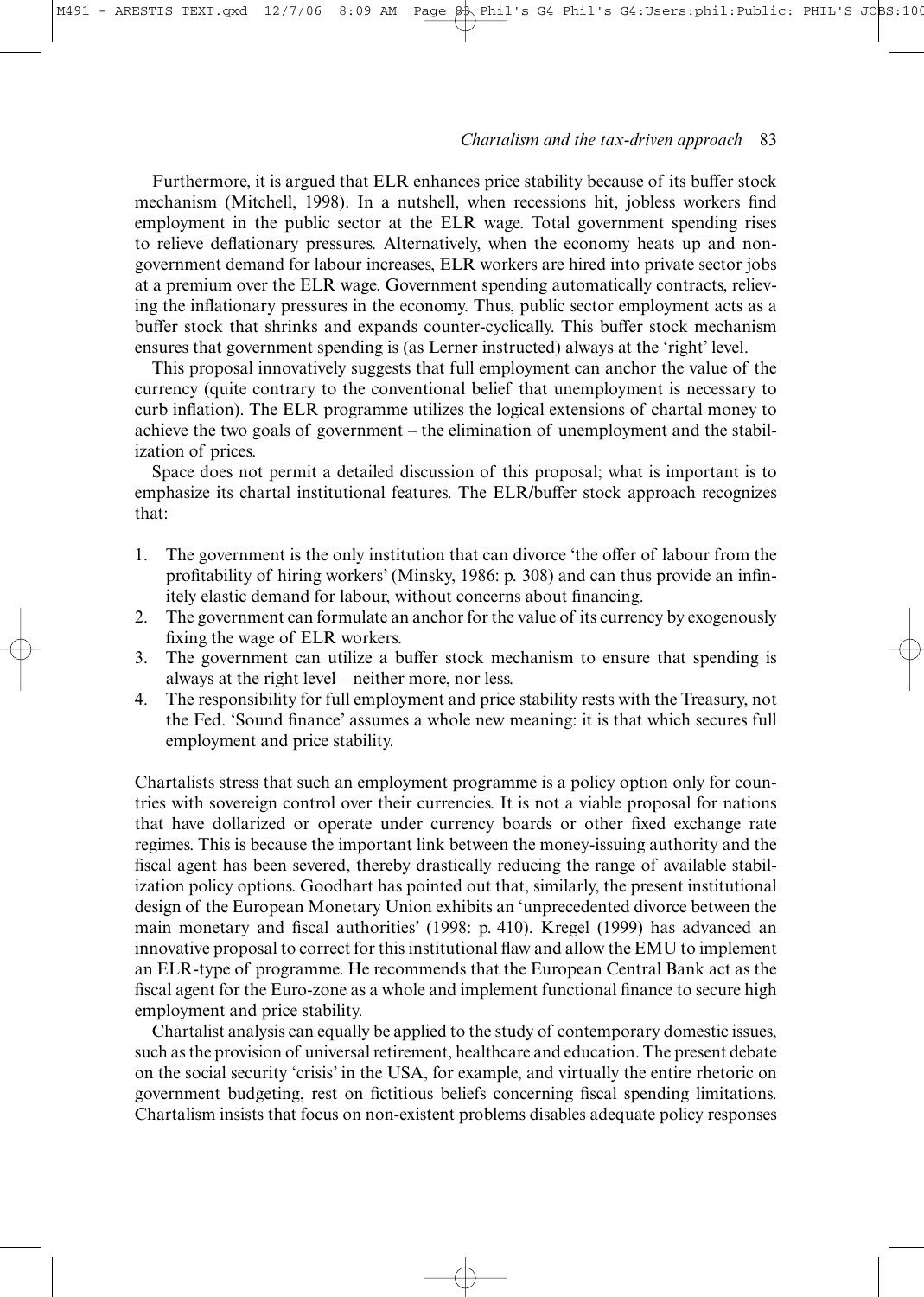to pressing issues such as economic growth, development, and currency and price stability. Only after we abstract from conjured obstacles to fiscal policy can we begin to address problems relating to the provision of adequate healthcare and education, viable employment opportunities, and requisite goods and services for the ageing population.

## **8. Conclusion**

This chapter began with the broad and specific propositions of Chartalism. These constructively illuminate the tax-driven nature of money and the sovereign powers of modern states. While Chartalism is not wedded to a single policy proposal, it logically identifies functional finance as a viable tool for economic stabilization. Chartal insights can be applied to many different areas, from understanding various currency regimes to such issues as social security and unemployment. Chartalism is especially suited for studying contemporary monetary and fiscal policy.

In closing, it is appropriate to recall Lerner's cogent observation that 'The problem of money cannot be separated from the problems of economics generally just as the problems of economics cannot be separated from the larger problems of human prosperity, peace, and survival' (1947: p. 317).

Lerner further cautioned that in sovereign currency regimes 'Functional Finance will work no matter who pulls the levers [and that] those who do not use Functional Finance, . . . will stand no chance in the long run against others who will' (1943: p. 51). Chartalism is capable of contributing constructively to the public debate about viable policy actions in the public's interest.

## **Notes**

- \* Helpful comments by Mathew Forstater, John Henry and Warren Mosler are gratefully acknowledged.
- 1. In a paper of the same title, Ingham recounts what Keynes referred to as his 'Babylonian madness'. In a letter to Lydia Lopokova, Keynes wrote that, endeavouring to locate the true origins of money in ancient Near East civilizations, he 'became absorbed to the point of frenzy' (Ingham, 2000: p. 16, n. 3).
- 2. Chartalism is not limited to floating exchange rate systems 'even a gold standard can be a Chartalist system' (Wray, 2001: p. 1). The choice of exchange rate regime has various implications for state spending power, but it does not mean that the state has lost the ability to levy a tax on its subjects and declare how this tax will be paid.
- 3. A detailed analysis of the history of money is beyond the scope of this chapter. Interested readers are directed to Chapter 1 by Tymoigne and Wray in the present volume.
- 4. Henry further adds that money cannot exist without power and authority. Societies based on hospitality and exchange simply had no use for it, while in a stratified society the ruling class is compelled to devise standard units of account, which measure not only the economic surplus collected in the form of taxes, but also the royal gifts and religious dues that were imposed on the underlying population (2004: p. 90).
- 5. The case of Egypt is particularly interesting because the official unit of account, called the *deben*, had no relation to any specific object. It was an abstract weight measure equaling 92 grams, whereby various 'things' – wheat, copper, or silver – equivalent to 92 g, and multiples thereof, served as money (Henry, 2004: p. 92).
- 6. For a detailed discussion of Smith's position, see Wray (1998): pp. 19–23 and Wray (2000): pp. 47–9.
- 7. This does not mean that the private sector cannot or has not created money (Goodhart, 1998: p. 418). The point is that the explanations of money's origins, which rest on the role of the state, are empirically more compelling.
- 8. For example, to be accepted, household or firm IOUs must at least be convertible into deposits (bank money) or cash (state money). Likewise, bank deposits must necessarily be convertible into reserves or cash (state high-powered money) to be accepted. State money is always at the end of the convertibility chain.
- 9. Note also that a violation of the 'one nation–one currency' regularity does not mean that the state has lost the power to tax and declare what will extinguish tax obligations. In the case of currency boards, for example, the state has *willingly* abandoned sovereign control over its own currency in favour of a foreign monetary unit but, as long as the domestic currency is demanded for payment of taxes, it will circulate. In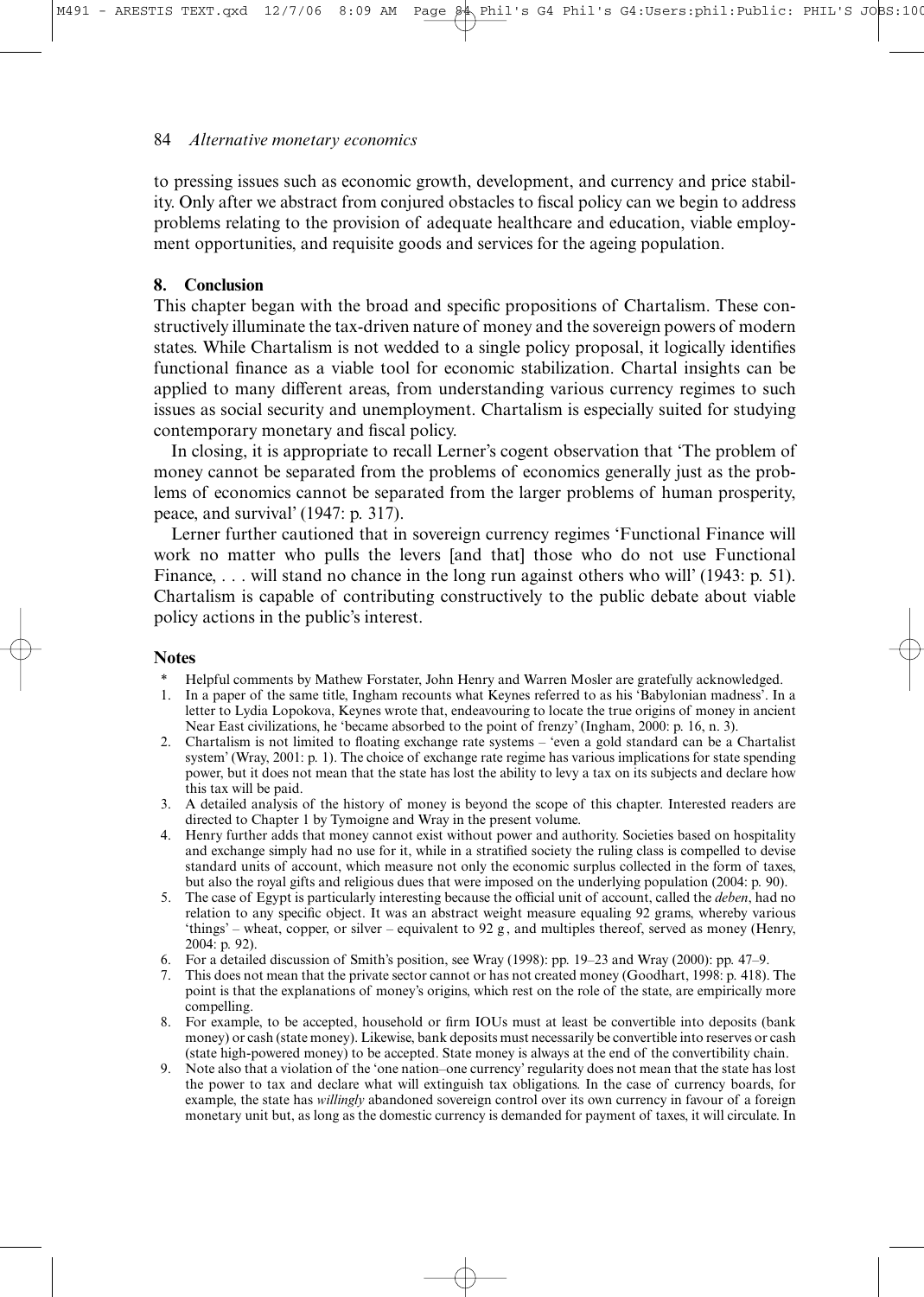fully dollarized countries, the state has *chosen* to declare that all debts are payable in dollars (even if it does not have sovereign control over the issue of dollars). In all of the above cases, the state has nevertheless exercised its prerogative to determine what will serve as 'definitive' money.

- 10. Godley (1999) has demonstrated that, by accounting necessity, public sector deficits equal private sector surpluses (including those of firms, households and foreigners).
- 11. For technical discussion of Fed operations, see Fullwiler (2003, 2005).
- 12. Wray notes: 'If the state simply handed HPM on request, its value would be close to zero as anyone could meet her tax liability simply by requesting HPM' (2003b: p. 104).

#### **References**

Ake, C. (1981), *A Political Economy of Africa*, Essex, UK: Longman Press.

Bell, S. (2000), 'Do taxes and bonds finance government spending?', *Journal of Economic Issues*, **34**(3): 603–20.

- Bell, S. (2001), 'The role of the state and the hierarchy of money', *Cambridge Journal of Economics*, **25**, 149–63. Bell, S. and Wray, L.R. (2002–3), 'Fiscal effects on reserves and the independence of the Fed', *Journal of Post Keynesian Economics*, **25**(2): 263–72.
- Cottrell, A. (1994), 'Post-Keynesian monetary economics,' *Cambridge Journal of Economics*, **18**, 587–605.
- Davidson, P. (2002), *Financial Markets, Money and the Real World*, Cheltenham, UK and Northampton, MA, USA: Edward Elgar.
- Forstater, M. (2005), 'Taxation and primitive accumulation: the case of colonial Africa,' *Research in Political Economy*, **22**, 51–64.
- Forstater, M. (2006), 'Tax-driven money: Additional evidence from the history of thought, economic history, and economic policy', in M. Setterfield (ed.), *Complexity, Endogenous Money, and Exogenous Interest Rates*, Cheltenham, UK and Northampton, MA, USA: Edward Elgar.
- Fullwiler, S.T. (2003), 'Timeliness and the Fed's daily tactics', *Journal of Economic Issues*, **37**(4): 851–80.
- Fullwiler, S.T. (2005), 'Paying interest on reserve balances: it's more significant than you think', *Journal of Economic Issues*, **39**(2): 543–9.
- Godley, W. (1999), 'Seven unsustainable processes', *Special Report*, Levy Economics Institute.
- Goodhart, C.A.E. (1998), 'The two concepts of money: Implications for the analysis of optimal currency areas', *European Journal of Political Economy*, **14**: 407–32, reprinted in S. Bell and E. Nell (eds), *The State, the Market and the Euro*, Cheltenham, UK and Northampton, MA, USA: Edward Elgar, 2003, pp. 1–25.

Grierson, P. (1997), *The Origins of Money*, London: Athlone Press.

Henry J.F. (2004), 'The social origins of money: The case of Egypt', in L.R. Wray (ed.), *Credit and State Theories of Money*, Cheltenham, UK and Northampton, MA, USA: Edward Elgar, pp. 79–98.

Hudson, M. (2003), 'The creditary/monetary debate in historical perspective', in S. Bell and E. Nell (eds), *The State, the Market and the Euro*, Cheltenham, UK and Northampton, MA, USA: Edward Elgar, pp. 39–76.

Innes, A.M. (1913), 'What is money?', *Banking Law Journal*, May: 377–408.

Innes, A.M. (1914), 'The credit theory of money?', Banking Law Journal, January–December **31**: 151–68.

Ingham, G. (2000), 'Babylonian madness: on the historical and sociological origins of money', in J. Smithin (ed.), *What is Money?*, London: Routledge, pp. 16–41.

Ingham, G. (2004), *The Nature of Money*, Cambridge: Polity Press.

- Keynes, J.M. (1930), *A Treatise on Money*, London: Macmillan.
- Knapp, G.F. (1973 [1924]), *The State Theory of Money*, Clifton, NY: Augustus M. Kelley.
- Kregel, J. (1999), 'Price stability and full employment as complements in a new Europe', in P. Davidson and J. Kregel (eds), *Full Employment and Price Stability in a Global Economy*, Cheltenham, UK and Northampton, MA, USA: Edward Elgar, pp. 178–94.

Lerner, A.P. (1943), 'Functional finance and the federal debt', *Social Research*, **10**: 38–57.

- Lerner, A.P. (1947), 'Money as a creature of the state', *The American Economic Review*, **37**: 312–17.
- Lovejoy, Paul, E. (1974), 'Interregional monetary flows in the precolonial trade of Nigeria', *Journal of African History*, **XV**(4): 563–85.

Marx, K. (1973 [1857]), *Grundrisse: Foundations of the Critique of Political Economy*, New York: Vintage.

Mill, John Stuart (1848), *Principles of Political Economy*, London: J.W. Parker.

Minsky, H. (1986), *Stabilizing an Unstable Economy*, New Haven, CT: Yale University Press.

Mitchell, W. (1998), 'The buffer stock employment model', *Journal of Economic Issues*, **32**(2): 547–55.

- Mitchell, W. and Mosler, W. (2005), 'Essential elements of a modern monetary economy with applications to social security privatisation and the intergenerational debate', CofFEE Working Paper 05-01, Newcastle, Australia: Centre of Full Employment and Equity, February.
- Mosler, W. (1997–98), 'Full employment and price stability', *Journal of Post Keynesian Economics*, **20**(2): 167–82.
- Mosler, W. and Forstater, M. (1999), 'General framework for the analysis of currencies and commodities', in P. Davidson and J. Kregel (eds), *Full Employment and Price Stability in a Global Economy*, Cheltenham, UK and Northampton, MA, USA: Edward Elgar, pp. 166–77.